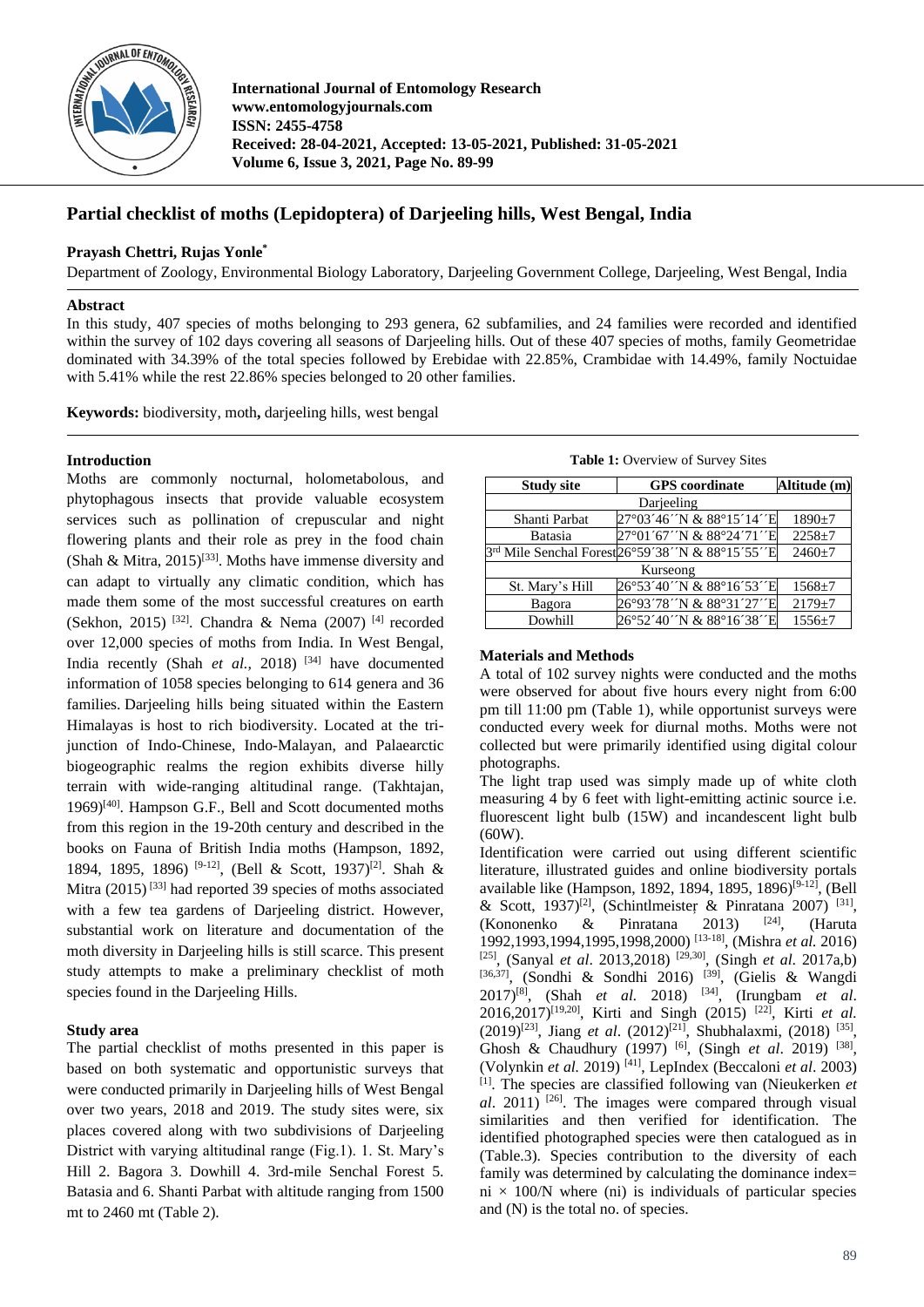| Area       | Season (2018-2019)                                                     | No. of survey nights |
|------------|------------------------------------------------------------------------|----------------------|
| Darieeling | March, June, July, August, October, November, December                 | 48                   |
| Kurseong   | February, April, May, June, July, August, September, October, November |                      |
|            | Total                                                                  | 102                  |

| Sl. No.           | Family     | Sub-family    | Scientific name                               | Author and year of description       | Location    |
|-------------------|------------|---------------|-----------------------------------------------|--------------------------------------|-------------|
| 1.                | Bombycidae | Bombycinae    | Ernolatia moorei                              | Hutton, 1865                         | SM          |
| 2.                | Bombycidae | Bombycinae    | Mustilia sp.                                  | Moore, 1879                          | BG          |
| 3.                | Bombycidae | Bombycinae    | Penicillifera apicalis                        | Walker, 1862                         | <b>SM</b>   |
| 4.                | Cossidae   | Zeuzerinae    | Zeuzera multistrigata                         | Moore, 1881                          | DW,SP       |
| 5.                | Crambidae  | Acentropinae  | Parapoynx fluctuosalis                        | Meyrick, 1899                        | SM, SP      |
| 6.                | Crambidae  | Acentropinae  | Thysanoidma octalis                           | Hampson, 1891                        | SM,BT       |
| 7.                | Crambidae  | Crambinae     | Calamotropha latella                          | Snellen, 1890                        | SM, SP, SF  |
| 8.                | Crambidae  | Glaphyriinae  | Crocidolomia luteolalis                       | Hampson, 1893                        | SP,BT       |
| 9.                | Crambidae  | Odontiinae    | Autocharis hedypheas                          | Turner, 1913                         | SM,SF       |
| 10.               | Crambidae  | Odontiinae    | Pitama lativitta                              | Moore, 1888                          | BG, SM, SP  |
| 11.               | Crambidae  | Pyraustinae   | Agathodes ostentalis                          | Geyer, 1837                          | SP,BT       |
| 12.               | Crambidae  | Pyraustinae   | Crocidophora flavofasciata                    | Moore, 1888                          | ${\bf SM}$  |
| 13.               | Crambidae  | Pyraustinae   | Hyalobathra coenostolalis                     | Snellen, 1890                        | BG, SM, BT  |
| 14.               | Crambidae  | Pyraustinae   | Neadeloides cinerealis                        | Moore, 1867                          | SM,SP       |
| 15.               | Crambidae  | Pyraustinae   | Nosophora semitritalis                        | Lederer, 1863                        | ${\rm SM}$  |
| 16.               | Crambidae  | Pyraustinae   | Pagyda botydalis                              | Snellen, 1880                        | DW, SM      |
| 17.               | Crambidae  | Pyraustinae   | Pagyda salvalis                               | Walker, 1859                         | SP,BT       |
| 18.               | Crambidae  | Pyraustinae   | Parotis marginata                             | Hampson, 1893                        | SM, SP, SF  |
| 19.               | Crambidae  | Pyraustinae   | Patania verecunda                             | Walker, 1896                         | SP,BT       |
| 20.               | Crambidae  | Pyraustinae   | Spoladae recurvalis                           | Fabricius, 1775                      | SM, SP, SF  |
| 21.               | Crambidae  | Schoenobiinae | Ramila angustifimbrialis                      | Warren in Swinhoe, 1890              | ${\rm SM}$  |
| 22.               | Crambidae  | Scopariinae   |                                               |                                      | SM,SP       |
| 23.               | Crambidae  | Spilomelinae  | Scoparia biplagialis<br>Aethaloessa calidalis | <b>Walker</b> , 1866<br>Guenee, 1854 | ${\bf SM}$  |
|                   |            |               |                                               |                                      |             |
| 24.<br>25.        | Crambidae  | Spilomelinae  | Arthroschista hilaralis                       | Walker, 1859                         | BG, SM, SP  |
| 26.               | Crambidae  | Spilomelinae  | Ategumia adipalis                             | Lederer, 1863                        | SM, SP, SF  |
|                   | Crambidae  | Spilomelinae  | Botyodes asialis                              | Guenee, 1854                         | SM,SP       |
| 27.               | Crambidae  | Spilomelinae  | Bradina diagonalis                            | Guenee, 1854                         | SM,SP       |
| 28.               | Crambidae  | Spilomelinae  | Cnaphalocrocis medinalis                      | Walker, 1859                         | BG, SM      |
| 29.               | Crambidae  | Spilomelinae  | Conogethes punctiferalis                      | Guenee, 1854                         | SM          |
| 30.               | Crambidae  | Spilomelinae  | Cydalima laticostalis                         | Guenee, 1854                         | DW, SM, SP  |
| $\overline{31}$ . | Crambidae  | Spilomelinae  | Diaphania indica                              | Saunders, 1851                       | SM          |
| 32.               | Crambidae  | Spilomelinae  | Diathraustodes fulvofusa                      | Hampson in Leech, 1901               | SM,BT       |
| 33.               | Crambidae  | Spilomelinae  | Dichocrocis definita                          | <b>Butler</b> , 1889                 | SM          |
| 34.               | Crambidae  | Spilomelinae  | Eurrhyparodes bracteolalis                    | Zeller, 1852                         | SM          |
| 35.               | Crambidae  | Spilomelinae  | Eurrhyparodes tricoloralis                    | Zeller, 1852                         | ${\rm SM}$  |
| 36.               | Crambidae  | Spilomelinae  | Eusabena miltochristalis                      | Hampson, 1896                        | <b>DW</b>   |
| 37.               | Crambidae  | Spilomelinae  | Filodes fulvidorsalis                         | Geyer in Hubner, 1832                | DW, SM, SP  |
| 38.               | Crambidae  | Spilomelinae  | Glyphodes caesalis                            | Walker, 1859                         | SP,SF       |
| 39.               | Crambidae  | Spilomelinae  | Glyphodes crithealis                          | Walker, 1859                         | SM          |
| 40.               | Crambidae  | Spilomelinae  | Glyphodes stolallis                           | Guenee, 1854                         | DW, SM      |
| 41.               | Crambidae  | Spilomelinae  | Herpetogramma cf. luctuosalis                 | Bremer, 1864                         | <b>SP</b>   |
| 42.               | Crambidae  | Spilomelinae  | Lamprosema commixta                           | Butler, 1873                         | SM,BT       |
| 43.               | Crambidae  | Spilomelinae  | Lamprosema tampiusalis                        | Walker, 1859                         | <b>DW</b>   |
| 44.               | Crambidae  | Spilomelinae  | Leucinodes orbonalis                          | Guenee, 1854                         | SP,BT       |
| 45.               | Crambidae  | Spilomelinae  | Maruca vitrata                                | Fabricius, 1787                      | DW,SM,SP    |
| 46.               | Crambidae  | Spilomelinae  | Meroctena tullalis                            | Walker, 1859                         | BG,DW,SM,SP |
| 47.               | Crambidae  | Spilomelinae  | Metoeca foedalis                              | Guenee, 1854                         | DW, SM      |
| 48.               | Crambidae  | Spilomelinae  | Omiodes noctescens                            | Moore, 1888                          | <b>SM</b>   |
| 49.               | Crambidae  | Spilomelinae  | Palpita annulifer                             | Inoue, 1996                          | DW, SM, SP  |
| 50.               | Crambidae  | Spilomelinae  | Palpita nigropunctalis                        | Bremer, 1864                         | <b>SP</b>   |
| 51.               | Crambidae  | Spilomelinae  | Pilerocera sodalis                            | Leech, 1889                          | SM,DW       |
| 52.               | Crambidae  | Spilomelinae  | Patania balteata                              | Fabricius, 1798                      | SM,SP       |
| 53.               | Crambidae  | Spilomelinae  | Patania deficiens                             | Moore, 1887                          | SP,BT       |
| 54.               | Crambidae  | Spilomelinae  | Patania iopasalis                             | Walker, 1859                         | SM          |
| 55.               | Crambidae  | Spilomelinae  | Nagiella quadrimaculalis                      | Kollar & Redtenbacher, 1844          | SM          |
| 56.               | Crambidae  | Spilomelinae  | Poliobotys ablactalis                         | Walker, 1859                         | <b>SP</b>   |
| 57.               | Crambidae  | Spilomelinae  | Pygospila tyres                               | Cramer, 1780                         | DW,SM,SP    |
| 58.               | Crambidae  | Spilomelinae  | Rehimena phrynealis                           | Walker, 1859                         | SM          |
| 59.               | Crambidae  | Spilomelinae  | Rhimphalea trogusalis                         | Walker, 1859                         | SM,SP       |

## **Table 3:** Partial Checklist of moths recorded.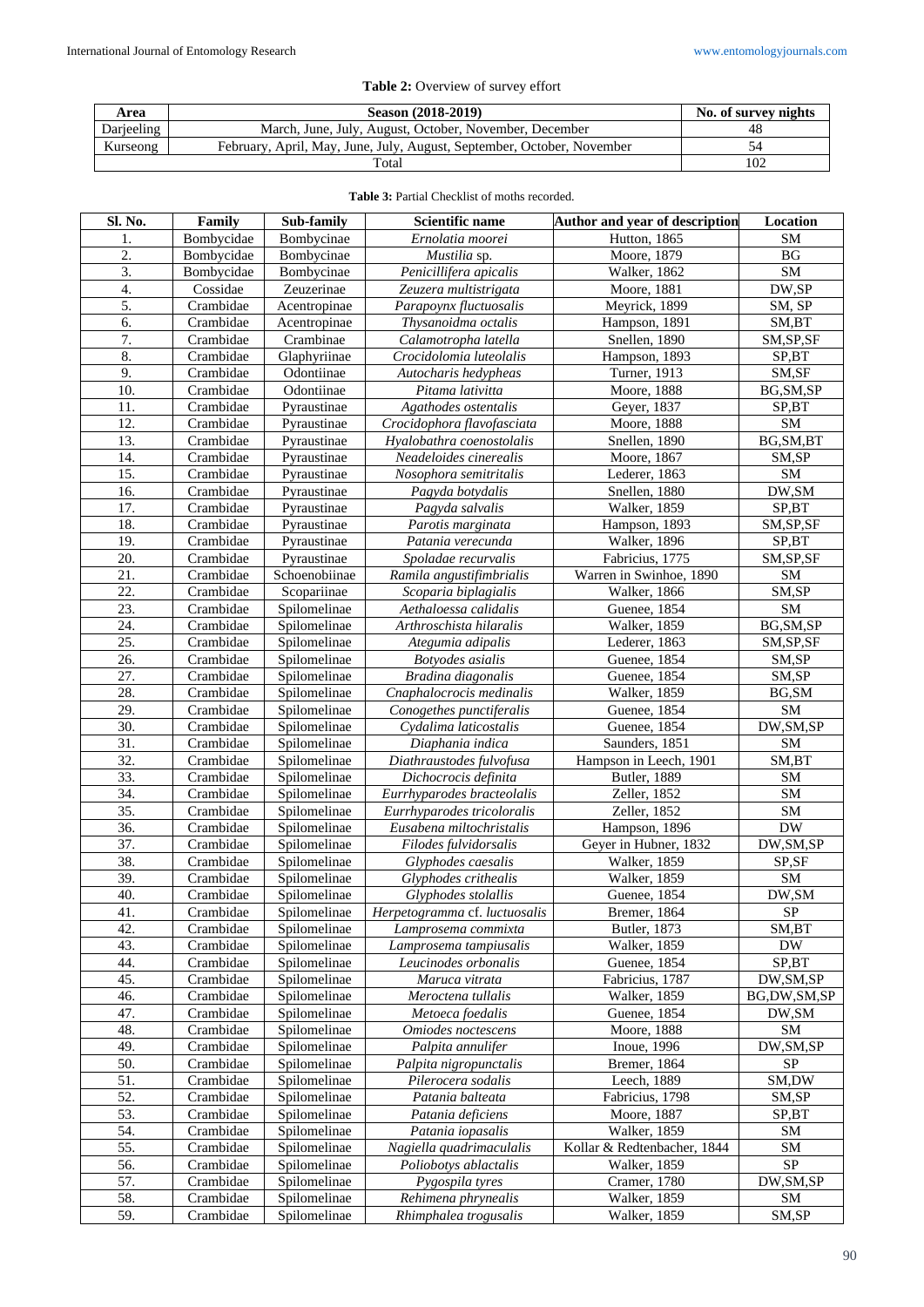| 61.<br>Crambidae<br>Walker, 1866<br>Spilomelinae<br>Syllepte gastralis<br>62.<br>Crambidae<br>Spilomelinae<br>Synclera cf. univocalis<br>Walker, 1859<br>Crambidae<br>Spilomelinae<br>63.<br>Syngamia falsidicalis<br><b>Walker</b> , 1859<br>64.<br>Ethmiinae<br>Depressariidae<br>Ethmia lineatonotella<br>Moore, 1867<br>Cyclidiinae<br>65.<br>Drepanidae<br>Cyclidia rectificata<br>Walker, 1862<br>66.<br>Cyclidiinae<br>Cyclidia substigmaria intermedia<br>Drepanidae<br>Hubner, 1831<br>67.<br>Drepanidae<br>Drepaninae<br>Ditrigona triangularia<br>Moore, 1868<br>68.<br>Drepanidae<br>Drepaninae<br>Drepana pallida<br>Warren, 1922<br>69.<br>Drepanidae<br>Drepaninae<br>Moore, 1866<br>Callidrepana patrana<br>70.<br>Drepanidae<br>Drepaninae<br>Sewa orbiferata<br>Walker, 1862<br>71.<br>Drepanidae<br>Teldenia vestigiata<br>Drepaninae<br><b>Butler</b> , 1880<br>72.<br>Warren, 1923<br>Drepanidae<br>Drepaninae<br>Thymistida cf. nigritincta<br>73.<br>Thyatirinae<br>Gaurena florens<br>Drepanidae<br><b>Walker</b> , 1865<br>74.<br>Thyatirinae<br>Drepanidae<br>Gaurena florescens<br>Walker, 1865<br>BG, SP, BT<br>$\overline{75}$ .<br>Drepanidae<br>Thyatirinae<br>Habrosyne pyritoides<br>Hufnagel, 1766<br>${\rm DW}$<br>76.<br>SP,BT<br>Drepanidae<br>Thyatirinae<br>Spica luteola<br>Swinhoe, 1889<br>77.<br>Thyatirinae<br>Thyatira batis<br>Drepanidae<br>Linnaeus, 1758<br>78.<br>Endromidae<br>Prismostictinae<br>Kishida, 1993<br>Andraca angulata<br>79.<br>Acontiinae<br>Erebidae<br>Eugnathia pulcherrima<br>Butler, 1897<br>80.<br>Erebidae<br>Fabricuis, 1775<br>Aganainae<br>Asota caricae<br>81.<br>Erebidae<br>Arctiinae<br>Walker, 1855<br>Aglaomorpha plagiata<br>82.<br>Erebidae<br>Walker, 1854<br>Arctiinae<br>Amata multigutta<br>83.<br>Erebidae<br>Hoeven, 1840<br>Arctiinae<br>Areas galactina<br>Erebidae<br>Arctiinae<br>Walker, 1855<br>84.<br>Ammatho cuneonatata<br>85.<br>Walker, 1854<br>Erebidae<br>Arctiinae<br>Barsine defecta<br>86.<br>Erebidae<br>Walker, 1862<br>Arctiinae<br><b>Barsine</b> euprepioides<br>87.<br>Erebidae<br>Arctiinae<br><b>Barsine</b> flammealis<br>Moore, 1878<br>88.<br>Erebidae<br>Walker, 1865<br>Arctiinae<br>Barsura nubifascia<br>89.<br>Erebidae<br>Arctiinae<br>Cerny, 2009<br><b>Barsine</b> orientalis<br>90.<br>Erebidae<br>Walker, 1854<br>Arctiinae<br>Brunia antica<br>91.<br>Erebidae<br>Arctiinae<br>Chrysorabdia bivitta<br>Walker, 1856<br>92.<br>Erebidae<br>Walker, 1865<br>Arctiinae<br>Chrysorabdia viridata<br>93.<br>Walker, 1855<br>Erebidae<br>Arctiinae<br>Creatonotos transiens<br>94.<br>Erebidae<br>Arctiinae<br>Moore, 1859<br>Cyana arama<br>95.<br>Erebidae<br>Arctiinae<br>Cvana detrita<br>Walker, 1854<br>96.<br>Erebidae<br>Cyana dudgeoni<br>Hampson, 1895<br>Arctiinae<br>97.<br>Erebidae<br>Arctiinae<br><b>Elwes</b> , 1890<br>Cyana puer<br>98.<br>Erebidae<br>Arctiinae<br>Cyana ridleyi<br>Hampson, 1900<br>99.<br>Erebidae<br>Arctiinae<br>Walker, 1854<br>Cyana signa<br>100.<br>Erebidae<br>Arctiinae<br>Swellen, 1879<br>Diduga flavicostata<br>101.<br>Erebidae<br>Moore, 1865<br>Arctiinae<br>Dolgoma reticulata<br>102.<br>Erebidae<br>Eilema chrysophlebs<br>Arctiinae<br>Hampson, 1895<br>103.<br>Erebidae<br>Eilema cf. costalis<br>Moore, 1878<br>Arctiinae<br>Walker, 1862<br>104.<br>Erebidae<br>Arctiinae<br>Eugoa bipunctata<br>105.<br>Erebidae<br>Arctiinae<br>Hesudra divisa<br>Moore, 1878<br>106.<br>Erebidae<br>Arctiinae<br>Lemyra multivittata<br>Moore, 1865<br>107.<br>Erebidae<br>Arctiinae<br>Moore, 1879<br>Lemyra obliquivitta<br>108.<br>Erebidae<br>Arctiinae<br>Moore, 1859<br>Miltochrista dasara<br>109.<br>Erebidae<br>Arctiinae<br>Miltochrista undulata<br>Moore, 1859<br>Erebidae<br>Arctiinae<br>Moore, 1879<br>110.<br>Macotasa nubecula<br>111.<br>Erebidae<br>Miltochrista alikangiae<br>Strand, 1917<br>Arctiinae<br>112.<br>Erebidae<br>Miltochrista phaeodonta<br>Arctiinae<br>Hampson 1911<br>113.<br>Erebidae<br>Arctiinae<br>Schaller, 1788<br>Nyctemera adversata<br>Oenistis entella<br>114.<br>Erebidae<br>Arctiinae<br>Cramer, 1779<br>115.<br>Erebidae<br>Arctiinae<br>Prabhasa distorta<br>Moore, 1894<br>116.<br>Erebidae<br>Arctiinae<br>Sidyma albifinis<br>Walker, 1856<br>117.<br>Erebidae<br>Rothschild, 1910<br>Arctiinae<br>Spilarctia casigneta<br>118.<br>Erebidae<br>Arctiinae<br>Spilarctia sagittifera<br>Moore, 1888<br>119.<br>Cramer, 1780<br>Erebidae<br>Arctiinae<br>Syntomoides imaon<br>Erebidae<br>120.<br>Arctiinae<br>Teulisna protuberans<br>Moore, 1878<br>121.<br>Erebidae<br>Teuloma nebulosa<br>Walker, 1862<br>Arctiinae<br>122.<br>Erebidae<br>Arctiinae<br>Walker, 1854<br>Thysanoptyx tetragona<br>123.<br>Erebidae<br>Arctiinae<br>Vamuna remelana<br>Moore, 1866<br>Butler, 1878<br>124.<br>Erebidae<br>Boletobiinae<br>Ataboruza lauta<br>Erebidae<br>Boletobiinae<br>125.<br>Tamba apicata<br>Hampson, 1902<br>126.<br>Erebidae<br>Moore, 1882<br>Calpinae<br>Calyptra fasciata | 60.  | Crambidae | Spilomelinae | Rhodonuera cf. erubrescens | Warren, 1908 | BG                     |
|-----------------------------------------------------------------------------------------------------------------------------------------------------------------------------------------------------------------------------------------------------------------------------------------------------------------------------------------------------------------------------------------------------------------------------------------------------------------------------------------------------------------------------------------------------------------------------------------------------------------------------------------------------------------------------------------------------------------------------------------------------------------------------------------------------------------------------------------------------------------------------------------------------------------------------------------------------------------------------------------------------------------------------------------------------------------------------------------------------------------------------------------------------------------------------------------------------------------------------------------------------------------------------------------------------------------------------------------------------------------------------------------------------------------------------------------------------------------------------------------------------------------------------------------------------------------------------------------------------------------------------------------------------------------------------------------------------------------------------------------------------------------------------------------------------------------------------------------------------------------------------------------------------------------------------------------------------------------------------------------------------------------------------------------------------------------------------------------------------------------------------------------------------------------------------------------------------------------------------------------------------------------------------------------------------------------------------------------------------------------------------------------------------------------------------------------------------------------------------------------------------------------------------------------------------------------------------------------------------------------------------------------------------------------------------------------------------------------------------------------------------------------------------------------------------------------------------------------------------------------------------------------------------------------------------------------------------------------------------------------------------------------------------------------------------------------------------------------------------------------------------------------------------------------------------------------------------------------------------------------------------------------------------------------------------------------------------------------------------------------------------------------------------------------------------------------------------------------------------------------------------------------------------------------------------------------------------------------------------------------------------------------------------------------------------------------------------------------------------------------------------------------------------------------------------------------------------------------------------------------------------------------------------------------------------------------------------------------------------------------------------------------------------------------------------------------------------------------------------------------------------------------------------------------------------------------------------------------------------------------------------------------------------------------------------------------------------------------------------------------------------------------------------------------------------------------------------------------------------------------------------------------------------------------------------------------------------------------------------------------------------------------------------------------------------------------------------------------------------------------------------------------------------------------------------------------------------------------------------------------------------------------------------------------------------------------------------------------------------------------------------------------|------|-----------|--------------|----------------------------|--------------|------------------------|
|                                                                                                                                                                                                                                                                                                                                                                                                                                                                                                                                                                                                                                                                                                                                                                                                                                                                                                                                                                                                                                                                                                                                                                                                                                                                                                                                                                                                                                                                                                                                                                                                                                                                                                                                                                                                                                                                                                                                                                                                                                                                                                                                                                                                                                                                                                                                                                                                                                                                                                                                                                                                                                                                                                                                                                                                                                                                                                                                                                                                                                                                                                                                                                                                                                                                                                                                                                                                                                                                                                                                                                                                                                                                                                                                                                                                                                                                                                                                                                                                                                                                                                                                                                                                                                                                                                                                                                                                                                                                                                                                                                                                                                                                                                                                                                                                                                                                                                                                                                                                                 |      |           |              |                            |              | DW, SM, SF             |
|                                                                                                                                                                                                                                                                                                                                                                                                                                                                                                                                                                                                                                                                                                                                                                                                                                                                                                                                                                                                                                                                                                                                                                                                                                                                                                                                                                                                                                                                                                                                                                                                                                                                                                                                                                                                                                                                                                                                                                                                                                                                                                                                                                                                                                                                                                                                                                                                                                                                                                                                                                                                                                                                                                                                                                                                                                                                                                                                                                                                                                                                                                                                                                                                                                                                                                                                                                                                                                                                                                                                                                                                                                                                                                                                                                                                                                                                                                                                                                                                                                                                                                                                                                                                                                                                                                                                                                                                                                                                                                                                                                                                                                                                                                                                                                                                                                                                                                                                                                                                                 |      |           |              |                            |              | SM                     |
|                                                                                                                                                                                                                                                                                                                                                                                                                                                                                                                                                                                                                                                                                                                                                                                                                                                                                                                                                                                                                                                                                                                                                                                                                                                                                                                                                                                                                                                                                                                                                                                                                                                                                                                                                                                                                                                                                                                                                                                                                                                                                                                                                                                                                                                                                                                                                                                                                                                                                                                                                                                                                                                                                                                                                                                                                                                                                                                                                                                                                                                                                                                                                                                                                                                                                                                                                                                                                                                                                                                                                                                                                                                                                                                                                                                                                                                                                                                                                                                                                                                                                                                                                                                                                                                                                                                                                                                                                                                                                                                                                                                                                                                                                                                                                                                                                                                                                                                                                                                                                 |      |           |              |                            |              | SP,BT                  |
|                                                                                                                                                                                                                                                                                                                                                                                                                                                                                                                                                                                                                                                                                                                                                                                                                                                                                                                                                                                                                                                                                                                                                                                                                                                                                                                                                                                                                                                                                                                                                                                                                                                                                                                                                                                                                                                                                                                                                                                                                                                                                                                                                                                                                                                                                                                                                                                                                                                                                                                                                                                                                                                                                                                                                                                                                                                                                                                                                                                                                                                                                                                                                                                                                                                                                                                                                                                                                                                                                                                                                                                                                                                                                                                                                                                                                                                                                                                                                                                                                                                                                                                                                                                                                                                                                                                                                                                                                                                                                                                                                                                                                                                                                                                                                                                                                                                                                                                                                                                                                 |      |           |              |                            |              | <b>DW</b>              |
|                                                                                                                                                                                                                                                                                                                                                                                                                                                                                                                                                                                                                                                                                                                                                                                                                                                                                                                                                                                                                                                                                                                                                                                                                                                                                                                                                                                                                                                                                                                                                                                                                                                                                                                                                                                                                                                                                                                                                                                                                                                                                                                                                                                                                                                                                                                                                                                                                                                                                                                                                                                                                                                                                                                                                                                                                                                                                                                                                                                                                                                                                                                                                                                                                                                                                                                                                                                                                                                                                                                                                                                                                                                                                                                                                                                                                                                                                                                                                                                                                                                                                                                                                                                                                                                                                                                                                                                                                                                                                                                                                                                                                                                                                                                                                                                                                                                                                                                                                                                                                 |      |           |              |                            |              | BG,SP                  |
|                                                                                                                                                                                                                                                                                                                                                                                                                                                                                                                                                                                                                                                                                                                                                                                                                                                                                                                                                                                                                                                                                                                                                                                                                                                                                                                                                                                                                                                                                                                                                                                                                                                                                                                                                                                                                                                                                                                                                                                                                                                                                                                                                                                                                                                                                                                                                                                                                                                                                                                                                                                                                                                                                                                                                                                                                                                                                                                                                                                                                                                                                                                                                                                                                                                                                                                                                                                                                                                                                                                                                                                                                                                                                                                                                                                                                                                                                                                                                                                                                                                                                                                                                                                                                                                                                                                                                                                                                                                                                                                                                                                                                                                                                                                                                                                                                                                                                                                                                                                                                 |      |           |              |                            |              | SP,BT                  |
|                                                                                                                                                                                                                                                                                                                                                                                                                                                                                                                                                                                                                                                                                                                                                                                                                                                                                                                                                                                                                                                                                                                                                                                                                                                                                                                                                                                                                                                                                                                                                                                                                                                                                                                                                                                                                                                                                                                                                                                                                                                                                                                                                                                                                                                                                                                                                                                                                                                                                                                                                                                                                                                                                                                                                                                                                                                                                                                                                                                                                                                                                                                                                                                                                                                                                                                                                                                                                                                                                                                                                                                                                                                                                                                                                                                                                                                                                                                                                                                                                                                                                                                                                                                                                                                                                                                                                                                                                                                                                                                                                                                                                                                                                                                                                                                                                                                                                                                                                                                                                 |      |           |              |                            |              | ${\rm SP}$             |
|                                                                                                                                                                                                                                                                                                                                                                                                                                                                                                                                                                                                                                                                                                                                                                                                                                                                                                                                                                                                                                                                                                                                                                                                                                                                                                                                                                                                                                                                                                                                                                                                                                                                                                                                                                                                                                                                                                                                                                                                                                                                                                                                                                                                                                                                                                                                                                                                                                                                                                                                                                                                                                                                                                                                                                                                                                                                                                                                                                                                                                                                                                                                                                                                                                                                                                                                                                                                                                                                                                                                                                                                                                                                                                                                                                                                                                                                                                                                                                                                                                                                                                                                                                                                                                                                                                                                                                                                                                                                                                                                                                                                                                                                                                                                                                                                                                                                                                                                                                                                                 |      |           |              |                            |              | SM, BT, SF             |
|                                                                                                                                                                                                                                                                                                                                                                                                                                                                                                                                                                                                                                                                                                                                                                                                                                                                                                                                                                                                                                                                                                                                                                                                                                                                                                                                                                                                                                                                                                                                                                                                                                                                                                                                                                                                                                                                                                                                                                                                                                                                                                                                                                                                                                                                                                                                                                                                                                                                                                                                                                                                                                                                                                                                                                                                                                                                                                                                                                                                                                                                                                                                                                                                                                                                                                                                                                                                                                                                                                                                                                                                                                                                                                                                                                                                                                                                                                                                                                                                                                                                                                                                                                                                                                                                                                                                                                                                                                                                                                                                                                                                                                                                                                                                                                                                                                                                                                                                                                                                                 |      |           |              |                            |              | SM                     |
|                                                                                                                                                                                                                                                                                                                                                                                                                                                                                                                                                                                                                                                                                                                                                                                                                                                                                                                                                                                                                                                                                                                                                                                                                                                                                                                                                                                                                                                                                                                                                                                                                                                                                                                                                                                                                                                                                                                                                                                                                                                                                                                                                                                                                                                                                                                                                                                                                                                                                                                                                                                                                                                                                                                                                                                                                                                                                                                                                                                                                                                                                                                                                                                                                                                                                                                                                                                                                                                                                                                                                                                                                                                                                                                                                                                                                                                                                                                                                                                                                                                                                                                                                                                                                                                                                                                                                                                                                                                                                                                                                                                                                                                                                                                                                                                                                                                                                                                                                                                                                 |      |           |              |                            |              | ${\rm SP}$             |
|                                                                                                                                                                                                                                                                                                                                                                                                                                                                                                                                                                                                                                                                                                                                                                                                                                                                                                                                                                                                                                                                                                                                                                                                                                                                                                                                                                                                                                                                                                                                                                                                                                                                                                                                                                                                                                                                                                                                                                                                                                                                                                                                                                                                                                                                                                                                                                                                                                                                                                                                                                                                                                                                                                                                                                                                                                                                                                                                                                                                                                                                                                                                                                                                                                                                                                                                                                                                                                                                                                                                                                                                                                                                                                                                                                                                                                                                                                                                                                                                                                                                                                                                                                                                                                                                                                                                                                                                                                                                                                                                                                                                                                                                                                                                                                                                                                                                                                                                                                                                                 |      |           |              |                            |              | $\overline{\text{SP}}$ |
|                                                                                                                                                                                                                                                                                                                                                                                                                                                                                                                                                                                                                                                                                                                                                                                                                                                                                                                                                                                                                                                                                                                                                                                                                                                                                                                                                                                                                                                                                                                                                                                                                                                                                                                                                                                                                                                                                                                                                                                                                                                                                                                                                                                                                                                                                                                                                                                                                                                                                                                                                                                                                                                                                                                                                                                                                                                                                                                                                                                                                                                                                                                                                                                                                                                                                                                                                                                                                                                                                                                                                                                                                                                                                                                                                                                                                                                                                                                                                                                                                                                                                                                                                                                                                                                                                                                                                                                                                                                                                                                                                                                                                                                                                                                                                                                                                                                                                                                                                                                                                 |      |           |              |                            |              | DW,SM                  |
|                                                                                                                                                                                                                                                                                                                                                                                                                                                                                                                                                                                                                                                                                                                                                                                                                                                                                                                                                                                                                                                                                                                                                                                                                                                                                                                                                                                                                                                                                                                                                                                                                                                                                                                                                                                                                                                                                                                                                                                                                                                                                                                                                                                                                                                                                                                                                                                                                                                                                                                                                                                                                                                                                                                                                                                                                                                                                                                                                                                                                                                                                                                                                                                                                                                                                                                                                                                                                                                                                                                                                                                                                                                                                                                                                                                                                                                                                                                                                                                                                                                                                                                                                                                                                                                                                                                                                                                                                                                                                                                                                                                                                                                                                                                                                                                                                                                                                                                                                                                                                 |      |           |              |                            |              | BG, SM, SP             |
|                                                                                                                                                                                                                                                                                                                                                                                                                                                                                                                                                                                                                                                                                                                                                                                                                                                                                                                                                                                                                                                                                                                                                                                                                                                                                                                                                                                                                                                                                                                                                                                                                                                                                                                                                                                                                                                                                                                                                                                                                                                                                                                                                                                                                                                                                                                                                                                                                                                                                                                                                                                                                                                                                                                                                                                                                                                                                                                                                                                                                                                                                                                                                                                                                                                                                                                                                                                                                                                                                                                                                                                                                                                                                                                                                                                                                                                                                                                                                                                                                                                                                                                                                                                                                                                                                                                                                                                                                                                                                                                                                                                                                                                                                                                                                                                                                                                                                                                                                                                                                 |      |           |              |                            |              |                        |
|                                                                                                                                                                                                                                                                                                                                                                                                                                                                                                                                                                                                                                                                                                                                                                                                                                                                                                                                                                                                                                                                                                                                                                                                                                                                                                                                                                                                                                                                                                                                                                                                                                                                                                                                                                                                                                                                                                                                                                                                                                                                                                                                                                                                                                                                                                                                                                                                                                                                                                                                                                                                                                                                                                                                                                                                                                                                                                                                                                                                                                                                                                                                                                                                                                                                                                                                                                                                                                                                                                                                                                                                                                                                                                                                                                                                                                                                                                                                                                                                                                                                                                                                                                                                                                                                                                                                                                                                                                                                                                                                                                                                                                                                                                                                                                                                                                                                                                                                                                                                                 |      |           |              |                            |              |                        |
|                                                                                                                                                                                                                                                                                                                                                                                                                                                                                                                                                                                                                                                                                                                                                                                                                                                                                                                                                                                                                                                                                                                                                                                                                                                                                                                                                                                                                                                                                                                                                                                                                                                                                                                                                                                                                                                                                                                                                                                                                                                                                                                                                                                                                                                                                                                                                                                                                                                                                                                                                                                                                                                                                                                                                                                                                                                                                                                                                                                                                                                                                                                                                                                                                                                                                                                                                                                                                                                                                                                                                                                                                                                                                                                                                                                                                                                                                                                                                                                                                                                                                                                                                                                                                                                                                                                                                                                                                                                                                                                                                                                                                                                                                                                                                                                                                                                                                                                                                                                                                 |      |           |              |                            |              |                        |
|                                                                                                                                                                                                                                                                                                                                                                                                                                                                                                                                                                                                                                                                                                                                                                                                                                                                                                                                                                                                                                                                                                                                                                                                                                                                                                                                                                                                                                                                                                                                                                                                                                                                                                                                                                                                                                                                                                                                                                                                                                                                                                                                                                                                                                                                                                                                                                                                                                                                                                                                                                                                                                                                                                                                                                                                                                                                                                                                                                                                                                                                                                                                                                                                                                                                                                                                                                                                                                                                                                                                                                                                                                                                                                                                                                                                                                                                                                                                                                                                                                                                                                                                                                                                                                                                                                                                                                                                                                                                                                                                                                                                                                                                                                                                                                                                                                                                                                                                                                                                                 |      |           |              |                            |              |                        |
|                                                                                                                                                                                                                                                                                                                                                                                                                                                                                                                                                                                                                                                                                                                                                                                                                                                                                                                                                                                                                                                                                                                                                                                                                                                                                                                                                                                                                                                                                                                                                                                                                                                                                                                                                                                                                                                                                                                                                                                                                                                                                                                                                                                                                                                                                                                                                                                                                                                                                                                                                                                                                                                                                                                                                                                                                                                                                                                                                                                                                                                                                                                                                                                                                                                                                                                                                                                                                                                                                                                                                                                                                                                                                                                                                                                                                                                                                                                                                                                                                                                                                                                                                                                                                                                                                                                                                                                                                                                                                                                                                                                                                                                                                                                                                                                                                                                                                                                                                                                                                 |      |           |              |                            |              | SP,BT                  |
|                                                                                                                                                                                                                                                                                                                                                                                                                                                                                                                                                                                                                                                                                                                                                                                                                                                                                                                                                                                                                                                                                                                                                                                                                                                                                                                                                                                                                                                                                                                                                                                                                                                                                                                                                                                                                                                                                                                                                                                                                                                                                                                                                                                                                                                                                                                                                                                                                                                                                                                                                                                                                                                                                                                                                                                                                                                                                                                                                                                                                                                                                                                                                                                                                                                                                                                                                                                                                                                                                                                                                                                                                                                                                                                                                                                                                                                                                                                                                                                                                                                                                                                                                                                                                                                                                                                                                                                                                                                                                                                                                                                                                                                                                                                                                                                                                                                                                                                                                                                                                 |      |           |              |                            |              | DW, SM                 |
|                                                                                                                                                                                                                                                                                                                                                                                                                                                                                                                                                                                                                                                                                                                                                                                                                                                                                                                                                                                                                                                                                                                                                                                                                                                                                                                                                                                                                                                                                                                                                                                                                                                                                                                                                                                                                                                                                                                                                                                                                                                                                                                                                                                                                                                                                                                                                                                                                                                                                                                                                                                                                                                                                                                                                                                                                                                                                                                                                                                                                                                                                                                                                                                                                                                                                                                                                                                                                                                                                                                                                                                                                                                                                                                                                                                                                                                                                                                                                                                                                                                                                                                                                                                                                                                                                                                                                                                                                                                                                                                                                                                                                                                                                                                                                                                                                                                                                                                                                                                                                 |      |           |              |                            |              | ${\bf SM}$             |
|                                                                                                                                                                                                                                                                                                                                                                                                                                                                                                                                                                                                                                                                                                                                                                                                                                                                                                                                                                                                                                                                                                                                                                                                                                                                                                                                                                                                                                                                                                                                                                                                                                                                                                                                                                                                                                                                                                                                                                                                                                                                                                                                                                                                                                                                                                                                                                                                                                                                                                                                                                                                                                                                                                                                                                                                                                                                                                                                                                                                                                                                                                                                                                                                                                                                                                                                                                                                                                                                                                                                                                                                                                                                                                                                                                                                                                                                                                                                                                                                                                                                                                                                                                                                                                                                                                                                                                                                                                                                                                                                                                                                                                                                                                                                                                                                                                                                                                                                                                                                                 |      |           |              |                            |              | SP,BT                  |
|                                                                                                                                                                                                                                                                                                                                                                                                                                                                                                                                                                                                                                                                                                                                                                                                                                                                                                                                                                                                                                                                                                                                                                                                                                                                                                                                                                                                                                                                                                                                                                                                                                                                                                                                                                                                                                                                                                                                                                                                                                                                                                                                                                                                                                                                                                                                                                                                                                                                                                                                                                                                                                                                                                                                                                                                                                                                                                                                                                                                                                                                                                                                                                                                                                                                                                                                                                                                                                                                                                                                                                                                                                                                                                                                                                                                                                                                                                                                                                                                                                                                                                                                                                                                                                                                                                                                                                                                                                                                                                                                                                                                                                                                                                                                                                                                                                                                                                                                                                                                                 |      |           |              |                            |              | DW, SM, SP             |
|                                                                                                                                                                                                                                                                                                                                                                                                                                                                                                                                                                                                                                                                                                                                                                                                                                                                                                                                                                                                                                                                                                                                                                                                                                                                                                                                                                                                                                                                                                                                                                                                                                                                                                                                                                                                                                                                                                                                                                                                                                                                                                                                                                                                                                                                                                                                                                                                                                                                                                                                                                                                                                                                                                                                                                                                                                                                                                                                                                                                                                                                                                                                                                                                                                                                                                                                                                                                                                                                                                                                                                                                                                                                                                                                                                                                                                                                                                                                                                                                                                                                                                                                                                                                                                                                                                                                                                                                                                                                                                                                                                                                                                                                                                                                                                                                                                                                                                                                                                                                                 |      |           |              |                            |              | SP,SF                  |
|                                                                                                                                                                                                                                                                                                                                                                                                                                                                                                                                                                                                                                                                                                                                                                                                                                                                                                                                                                                                                                                                                                                                                                                                                                                                                                                                                                                                                                                                                                                                                                                                                                                                                                                                                                                                                                                                                                                                                                                                                                                                                                                                                                                                                                                                                                                                                                                                                                                                                                                                                                                                                                                                                                                                                                                                                                                                                                                                                                                                                                                                                                                                                                                                                                                                                                                                                                                                                                                                                                                                                                                                                                                                                                                                                                                                                                                                                                                                                                                                                                                                                                                                                                                                                                                                                                                                                                                                                                                                                                                                                                                                                                                                                                                                                                                                                                                                                                                                                                                                                 |      |           |              |                            |              | ${\rm SM}$             |
|                                                                                                                                                                                                                                                                                                                                                                                                                                                                                                                                                                                                                                                                                                                                                                                                                                                                                                                                                                                                                                                                                                                                                                                                                                                                                                                                                                                                                                                                                                                                                                                                                                                                                                                                                                                                                                                                                                                                                                                                                                                                                                                                                                                                                                                                                                                                                                                                                                                                                                                                                                                                                                                                                                                                                                                                                                                                                                                                                                                                                                                                                                                                                                                                                                                                                                                                                                                                                                                                                                                                                                                                                                                                                                                                                                                                                                                                                                                                                                                                                                                                                                                                                                                                                                                                                                                                                                                                                                                                                                                                                                                                                                                                                                                                                                                                                                                                                                                                                                                                                 |      |           |              |                            |              | $\mathbf{B}\mathbf{G}$ |
|                                                                                                                                                                                                                                                                                                                                                                                                                                                                                                                                                                                                                                                                                                                                                                                                                                                                                                                                                                                                                                                                                                                                                                                                                                                                                                                                                                                                                                                                                                                                                                                                                                                                                                                                                                                                                                                                                                                                                                                                                                                                                                                                                                                                                                                                                                                                                                                                                                                                                                                                                                                                                                                                                                                                                                                                                                                                                                                                                                                                                                                                                                                                                                                                                                                                                                                                                                                                                                                                                                                                                                                                                                                                                                                                                                                                                                                                                                                                                                                                                                                                                                                                                                                                                                                                                                                                                                                                                                                                                                                                                                                                                                                                                                                                                                                                                                                                                                                                                                                                                 |      |           |              |                            |              | BG, SM, SP             |
|                                                                                                                                                                                                                                                                                                                                                                                                                                                                                                                                                                                                                                                                                                                                                                                                                                                                                                                                                                                                                                                                                                                                                                                                                                                                                                                                                                                                                                                                                                                                                                                                                                                                                                                                                                                                                                                                                                                                                                                                                                                                                                                                                                                                                                                                                                                                                                                                                                                                                                                                                                                                                                                                                                                                                                                                                                                                                                                                                                                                                                                                                                                                                                                                                                                                                                                                                                                                                                                                                                                                                                                                                                                                                                                                                                                                                                                                                                                                                                                                                                                                                                                                                                                                                                                                                                                                                                                                                                                                                                                                                                                                                                                                                                                                                                                                                                                                                                                                                                                                                 |      |           |              |                            |              | DW, SM, SP             |
|                                                                                                                                                                                                                                                                                                                                                                                                                                                                                                                                                                                                                                                                                                                                                                                                                                                                                                                                                                                                                                                                                                                                                                                                                                                                                                                                                                                                                                                                                                                                                                                                                                                                                                                                                                                                                                                                                                                                                                                                                                                                                                                                                                                                                                                                                                                                                                                                                                                                                                                                                                                                                                                                                                                                                                                                                                                                                                                                                                                                                                                                                                                                                                                                                                                                                                                                                                                                                                                                                                                                                                                                                                                                                                                                                                                                                                                                                                                                                                                                                                                                                                                                                                                                                                                                                                                                                                                                                                                                                                                                                                                                                                                                                                                                                                                                                                                                                                                                                                                                                 |      |           |              |                            |              | SP,BT                  |
|                                                                                                                                                                                                                                                                                                                                                                                                                                                                                                                                                                                                                                                                                                                                                                                                                                                                                                                                                                                                                                                                                                                                                                                                                                                                                                                                                                                                                                                                                                                                                                                                                                                                                                                                                                                                                                                                                                                                                                                                                                                                                                                                                                                                                                                                                                                                                                                                                                                                                                                                                                                                                                                                                                                                                                                                                                                                                                                                                                                                                                                                                                                                                                                                                                                                                                                                                                                                                                                                                                                                                                                                                                                                                                                                                                                                                                                                                                                                                                                                                                                                                                                                                                                                                                                                                                                                                                                                                                                                                                                                                                                                                                                                                                                                                                                                                                                                                                                                                                                                                 |      |           |              |                            |              | BG                     |
|                                                                                                                                                                                                                                                                                                                                                                                                                                                                                                                                                                                                                                                                                                                                                                                                                                                                                                                                                                                                                                                                                                                                                                                                                                                                                                                                                                                                                                                                                                                                                                                                                                                                                                                                                                                                                                                                                                                                                                                                                                                                                                                                                                                                                                                                                                                                                                                                                                                                                                                                                                                                                                                                                                                                                                                                                                                                                                                                                                                                                                                                                                                                                                                                                                                                                                                                                                                                                                                                                                                                                                                                                                                                                                                                                                                                                                                                                                                                                                                                                                                                                                                                                                                                                                                                                                                                                                                                                                                                                                                                                                                                                                                                                                                                                                                                                                                                                                                                                                                                                 |      |           |              |                            |              | BG, SM, SP             |
|                                                                                                                                                                                                                                                                                                                                                                                                                                                                                                                                                                                                                                                                                                                                                                                                                                                                                                                                                                                                                                                                                                                                                                                                                                                                                                                                                                                                                                                                                                                                                                                                                                                                                                                                                                                                                                                                                                                                                                                                                                                                                                                                                                                                                                                                                                                                                                                                                                                                                                                                                                                                                                                                                                                                                                                                                                                                                                                                                                                                                                                                                                                                                                                                                                                                                                                                                                                                                                                                                                                                                                                                                                                                                                                                                                                                                                                                                                                                                                                                                                                                                                                                                                                                                                                                                                                                                                                                                                                                                                                                                                                                                                                                                                                                                                                                                                                                                                                                                                                                                 |      |           |              |                            |              | SM,SP                  |
|                                                                                                                                                                                                                                                                                                                                                                                                                                                                                                                                                                                                                                                                                                                                                                                                                                                                                                                                                                                                                                                                                                                                                                                                                                                                                                                                                                                                                                                                                                                                                                                                                                                                                                                                                                                                                                                                                                                                                                                                                                                                                                                                                                                                                                                                                                                                                                                                                                                                                                                                                                                                                                                                                                                                                                                                                                                                                                                                                                                                                                                                                                                                                                                                                                                                                                                                                                                                                                                                                                                                                                                                                                                                                                                                                                                                                                                                                                                                                                                                                                                                                                                                                                                                                                                                                                                                                                                                                                                                                                                                                                                                                                                                                                                                                                                                                                                                                                                                                                                                                 |      |           |              |                            |              | SM,SP                  |
|                                                                                                                                                                                                                                                                                                                                                                                                                                                                                                                                                                                                                                                                                                                                                                                                                                                                                                                                                                                                                                                                                                                                                                                                                                                                                                                                                                                                                                                                                                                                                                                                                                                                                                                                                                                                                                                                                                                                                                                                                                                                                                                                                                                                                                                                                                                                                                                                                                                                                                                                                                                                                                                                                                                                                                                                                                                                                                                                                                                                                                                                                                                                                                                                                                                                                                                                                                                                                                                                                                                                                                                                                                                                                                                                                                                                                                                                                                                                                                                                                                                                                                                                                                                                                                                                                                                                                                                                                                                                                                                                                                                                                                                                                                                                                                                                                                                                                                                                                                                                                 |      |           |              |                            |              | BG, SM, SP             |
|                                                                                                                                                                                                                                                                                                                                                                                                                                                                                                                                                                                                                                                                                                                                                                                                                                                                                                                                                                                                                                                                                                                                                                                                                                                                                                                                                                                                                                                                                                                                                                                                                                                                                                                                                                                                                                                                                                                                                                                                                                                                                                                                                                                                                                                                                                                                                                                                                                                                                                                                                                                                                                                                                                                                                                                                                                                                                                                                                                                                                                                                                                                                                                                                                                                                                                                                                                                                                                                                                                                                                                                                                                                                                                                                                                                                                                                                                                                                                                                                                                                                                                                                                                                                                                                                                                                                                                                                                                                                                                                                                                                                                                                                                                                                                                                                                                                                                                                                                                                                                 |      |           |              |                            |              | SM,SP                  |
|                                                                                                                                                                                                                                                                                                                                                                                                                                                                                                                                                                                                                                                                                                                                                                                                                                                                                                                                                                                                                                                                                                                                                                                                                                                                                                                                                                                                                                                                                                                                                                                                                                                                                                                                                                                                                                                                                                                                                                                                                                                                                                                                                                                                                                                                                                                                                                                                                                                                                                                                                                                                                                                                                                                                                                                                                                                                                                                                                                                                                                                                                                                                                                                                                                                                                                                                                                                                                                                                                                                                                                                                                                                                                                                                                                                                                                                                                                                                                                                                                                                                                                                                                                                                                                                                                                                                                                                                                                                                                                                                                                                                                                                                                                                                                                                                                                                                                                                                                                                                                 |      |           |              |                            |              | SP,BT                  |
|                                                                                                                                                                                                                                                                                                                                                                                                                                                                                                                                                                                                                                                                                                                                                                                                                                                                                                                                                                                                                                                                                                                                                                                                                                                                                                                                                                                                                                                                                                                                                                                                                                                                                                                                                                                                                                                                                                                                                                                                                                                                                                                                                                                                                                                                                                                                                                                                                                                                                                                                                                                                                                                                                                                                                                                                                                                                                                                                                                                                                                                                                                                                                                                                                                                                                                                                                                                                                                                                                                                                                                                                                                                                                                                                                                                                                                                                                                                                                                                                                                                                                                                                                                                                                                                                                                                                                                                                                                                                                                                                                                                                                                                                                                                                                                                                                                                                                                                                                                                                                 |      |           |              |                            |              | SM, BT, SF             |
|                                                                                                                                                                                                                                                                                                                                                                                                                                                                                                                                                                                                                                                                                                                                                                                                                                                                                                                                                                                                                                                                                                                                                                                                                                                                                                                                                                                                                                                                                                                                                                                                                                                                                                                                                                                                                                                                                                                                                                                                                                                                                                                                                                                                                                                                                                                                                                                                                                                                                                                                                                                                                                                                                                                                                                                                                                                                                                                                                                                                                                                                                                                                                                                                                                                                                                                                                                                                                                                                                                                                                                                                                                                                                                                                                                                                                                                                                                                                                                                                                                                                                                                                                                                                                                                                                                                                                                                                                                                                                                                                                                                                                                                                                                                                                                                                                                                                                                                                                                                                                 |      |           |              |                            |              | SM,SF                  |
|                                                                                                                                                                                                                                                                                                                                                                                                                                                                                                                                                                                                                                                                                                                                                                                                                                                                                                                                                                                                                                                                                                                                                                                                                                                                                                                                                                                                                                                                                                                                                                                                                                                                                                                                                                                                                                                                                                                                                                                                                                                                                                                                                                                                                                                                                                                                                                                                                                                                                                                                                                                                                                                                                                                                                                                                                                                                                                                                                                                                                                                                                                                                                                                                                                                                                                                                                                                                                                                                                                                                                                                                                                                                                                                                                                                                                                                                                                                                                                                                                                                                                                                                                                                                                                                                                                                                                                                                                                                                                                                                                                                                                                                                                                                                                                                                                                                                                                                                                                                                                 |      |           |              |                            |              | SM, SP, SF             |
|                                                                                                                                                                                                                                                                                                                                                                                                                                                                                                                                                                                                                                                                                                                                                                                                                                                                                                                                                                                                                                                                                                                                                                                                                                                                                                                                                                                                                                                                                                                                                                                                                                                                                                                                                                                                                                                                                                                                                                                                                                                                                                                                                                                                                                                                                                                                                                                                                                                                                                                                                                                                                                                                                                                                                                                                                                                                                                                                                                                                                                                                                                                                                                                                                                                                                                                                                                                                                                                                                                                                                                                                                                                                                                                                                                                                                                                                                                                                                                                                                                                                                                                                                                                                                                                                                                                                                                                                                                                                                                                                                                                                                                                                                                                                                                                                                                                                                                                                                                                                                 |      |           |              |                            |              | SP,SF                  |
|                                                                                                                                                                                                                                                                                                                                                                                                                                                                                                                                                                                                                                                                                                                                                                                                                                                                                                                                                                                                                                                                                                                                                                                                                                                                                                                                                                                                                                                                                                                                                                                                                                                                                                                                                                                                                                                                                                                                                                                                                                                                                                                                                                                                                                                                                                                                                                                                                                                                                                                                                                                                                                                                                                                                                                                                                                                                                                                                                                                                                                                                                                                                                                                                                                                                                                                                                                                                                                                                                                                                                                                                                                                                                                                                                                                                                                                                                                                                                                                                                                                                                                                                                                                                                                                                                                                                                                                                                                                                                                                                                                                                                                                                                                                                                                                                                                                                                                                                                                                                                 |      |           |              |                            |              | <b>DW</b>              |
|                                                                                                                                                                                                                                                                                                                                                                                                                                                                                                                                                                                                                                                                                                                                                                                                                                                                                                                                                                                                                                                                                                                                                                                                                                                                                                                                                                                                                                                                                                                                                                                                                                                                                                                                                                                                                                                                                                                                                                                                                                                                                                                                                                                                                                                                                                                                                                                                                                                                                                                                                                                                                                                                                                                                                                                                                                                                                                                                                                                                                                                                                                                                                                                                                                                                                                                                                                                                                                                                                                                                                                                                                                                                                                                                                                                                                                                                                                                                                                                                                                                                                                                                                                                                                                                                                                                                                                                                                                                                                                                                                                                                                                                                                                                                                                                                                                                                                                                                                                                                                 |      |           |              |                            |              | ${\rm SP}$             |
|                                                                                                                                                                                                                                                                                                                                                                                                                                                                                                                                                                                                                                                                                                                                                                                                                                                                                                                                                                                                                                                                                                                                                                                                                                                                                                                                                                                                                                                                                                                                                                                                                                                                                                                                                                                                                                                                                                                                                                                                                                                                                                                                                                                                                                                                                                                                                                                                                                                                                                                                                                                                                                                                                                                                                                                                                                                                                                                                                                                                                                                                                                                                                                                                                                                                                                                                                                                                                                                                                                                                                                                                                                                                                                                                                                                                                                                                                                                                                                                                                                                                                                                                                                                                                                                                                                                                                                                                                                                                                                                                                                                                                                                                                                                                                                                                                                                                                                                                                                                                                 |      |           |              |                            |              | SP                     |
|                                                                                                                                                                                                                                                                                                                                                                                                                                                                                                                                                                                                                                                                                                                                                                                                                                                                                                                                                                                                                                                                                                                                                                                                                                                                                                                                                                                                                                                                                                                                                                                                                                                                                                                                                                                                                                                                                                                                                                                                                                                                                                                                                                                                                                                                                                                                                                                                                                                                                                                                                                                                                                                                                                                                                                                                                                                                                                                                                                                                                                                                                                                                                                                                                                                                                                                                                                                                                                                                                                                                                                                                                                                                                                                                                                                                                                                                                                                                                                                                                                                                                                                                                                                                                                                                                                                                                                                                                                                                                                                                                                                                                                                                                                                                                                                                                                                                                                                                                                                                                 |      |           |              |                            |              | <b>SM</b>              |
|                                                                                                                                                                                                                                                                                                                                                                                                                                                                                                                                                                                                                                                                                                                                                                                                                                                                                                                                                                                                                                                                                                                                                                                                                                                                                                                                                                                                                                                                                                                                                                                                                                                                                                                                                                                                                                                                                                                                                                                                                                                                                                                                                                                                                                                                                                                                                                                                                                                                                                                                                                                                                                                                                                                                                                                                                                                                                                                                                                                                                                                                                                                                                                                                                                                                                                                                                                                                                                                                                                                                                                                                                                                                                                                                                                                                                                                                                                                                                                                                                                                                                                                                                                                                                                                                                                                                                                                                                                                                                                                                                                                                                                                                                                                                                                                                                                                                                                                                                                                                                 |      |           |              |                            |              | <b>SM</b>              |
|                                                                                                                                                                                                                                                                                                                                                                                                                                                                                                                                                                                                                                                                                                                                                                                                                                                                                                                                                                                                                                                                                                                                                                                                                                                                                                                                                                                                                                                                                                                                                                                                                                                                                                                                                                                                                                                                                                                                                                                                                                                                                                                                                                                                                                                                                                                                                                                                                                                                                                                                                                                                                                                                                                                                                                                                                                                                                                                                                                                                                                                                                                                                                                                                                                                                                                                                                                                                                                                                                                                                                                                                                                                                                                                                                                                                                                                                                                                                                                                                                                                                                                                                                                                                                                                                                                                                                                                                                                                                                                                                                                                                                                                                                                                                                                                                                                                                                                                                                                                                                 |      |           |              |                            |              | DW,SP                  |
|                                                                                                                                                                                                                                                                                                                                                                                                                                                                                                                                                                                                                                                                                                                                                                                                                                                                                                                                                                                                                                                                                                                                                                                                                                                                                                                                                                                                                                                                                                                                                                                                                                                                                                                                                                                                                                                                                                                                                                                                                                                                                                                                                                                                                                                                                                                                                                                                                                                                                                                                                                                                                                                                                                                                                                                                                                                                                                                                                                                                                                                                                                                                                                                                                                                                                                                                                                                                                                                                                                                                                                                                                                                                                                                                                                                                                                                                                                                                                                                                                                                                                                                                                                                                                                                                                                                                                                                                                                                                                                                                                                                                                                                                                                                                                                                                                                                                                                                                                                                                                 |      |           |              |                            |              | SP,SF                  |
|                                                                                                                                                                                                                                                                                                                                                                                                                                                                                                                                                                                                                                                                                                                                                                                                                                                                                                                                                                                                                                                                                                                                                                                                                                                                                                                                                                                                                                                                                                                                                                                                                                                                                                                                                                                                                                                                                                                                                                                                                                                                                                                                                                                                                                                                                                                                                                                                                                                                                                                                                                                                                                                                                                                                                                                                                                                                                                                                                                                                                                                                                                                                                                                                                                                                                                                                                                                                                                                                                                                                                                                                                                                                                                                                                                                                                                                                                                                                                                                                                                                                                                                                                                                                                                                                                                                                                                                                                                                                                                                                                                                                                                                                                                                                                                                                                                                                                                                                                                                                                 |      |           |              |                            |              | ${\rm SM}$             |
|                                                                                                                                                                                                                                                                                                                                                                                                                                                                                                                                                                                                                                                                                                                                                                                                                                                                                                                                                                                                                                                                                                                                                                                                                                                                                                                                                                                                                                                                                                                                                                                                                                                                                                                                                                                                                                                                                                                                                                                                                                                                                                                                                                                                                                                                                                                                                                                                                                                                                                                                                                                                                                                                                                                                                                                                                                                                                                                                                                                                                                                                                                                                                                                                                                                                                                                                                                                                                                                                                                                                                                                                                                                                                                                                                                                                                                                                                                                                                                                                                                                                                                                                                                                                                                                                                                                                                                                                                                                                                                                                                                                                                                                                                                                                                                                                                                                                                                                                                                                                                 |      |           |              |                            |              | SP                     |
|                                                                                                                                                                                                                                                                                                                                                                                                                                                                                                                                                                                                                                                                                                                                                                                                                                                                                                                                                                                                                                                                                                                                                                                                                                                                                                                                                                                                                                                                                                                                                                                                                                                                                                                                                                                                                                                                                                                                                                                                                                                                                                                                                                                                                                                                                                                                                                                                                                                                                                                                                                                                                                                                                                                                                                                                                                                                                                                                                                                                                                                                                                                                                                                                                                                                                                                                                                                                                                                                                                                                                                                                                                                                                                                                                                                                                                                                                                                                                                                                                                                                                                                                                                                                                                                                                                                                                                                                                                                                                                                                                                                                                                                                                                                                                                                                                                                                                                                                                                                                                 |      |           |              |                            |              | SM                     |
|                                                                                                                                                                                                                                                                                                                                                                                                                                                                                                                                                                                                                                                                                                                                                                                                                                                                                                                                                                                                                                                                                                                                                                                                                                                                                                                                                                                                                                                                                                                                                                                                                                                                                                                                                                                                                                                                                                                                                                                                                                                                                                                                                                                                                                                                                                                                                                                                                                                                                                                                                                                                                                                                                                                                                                                                                                                                                                                                                                                                                                                                                                                                                                                                                                                                                                                                                                                                                                                                                                                                                                                                                                                                                                                                                                                                                                                                                                                                                                                                                                                                                                                                                                                                                                                                                                                                                                                                                                                                                                                                                                                                                                                                                                                                                                                                                                                                                                                                                                                                                 |      |           |              |                            |              | BG, SM                 |
|                                                                                                                                                                                                                                                                                                                                                                                                                                                                                                                                                                                                                                                                                                                                                                                                                                                                                                                                                                                                                                                                                                                                                                                                                                                                                                                                                                                                                                                                                                                                                                                                                                                                                                                                                                                                                                                                                                                                                                                                                                                                                                                                                                                                                                                                                                                                                                                                                                                                                                                                                                                                                                                                                                                                                                                                                                                                                                                                                                                                                                                                                                                                                                                                                                                                                                                                                                                                                                                                                                                                                                                                                                                                                                                                                                                                                                                                                                                                                                                                                                                                                                                                                                                                                                                                                                                                                                                                                                                                                                                                                                                                                                                                                                                                                                                                                                                                                                                                                                                                                 |      |           |              |                            |              | SM                     |
|                                                                                                                                                                                                                                                                                                                                                                                                                                                                                                                                                                                                                                                                                                                                                                                                                                                                                                                                                                                                                                                                                                                                                                                                                                                                                                                                                                                                                                                                                                                                                                                                                                                                                                                                                                                                                                                                                                                                                                                                                                                                                                                                                                                                                                                                                                                                                                                                                                                                                                                                                                                                                                                                                                                                                                                                                                                                                                                                                                                                                                                                                                                                                                                                                                                                                                                                                                                                                                                                                                                                                                                                                                                                                                                                                                                                                                                                                                                                                                                                                                                                                                                                                                                                                                                                                                                                                                                                                                                                                                                                                                                                                                                                                                                                                                                                                                                                                                                                                                                                                 |      |           |              |                            |              | ${\rm SM}$             |
|                                                                                                                                                                                                                                                                                                                                                                                                                                                                                                                                                                                                                                                                                                                                                                                                                                                                                                                                                                                                                                                                                                                                                                                                                                                                                                                                                                                                                                                                                                                                                                                                                                                                                                                                                                                                                                                                                                                                                                                                                                                                                                                                                                                                                                                                                                                                                                                                                                                                                                                                                                                                                                                                                                                                                                                                                                                                                                                                                                                                                                                                                                                                                                                                                                                                                                                                                                                                                                                                                                                                                                                                                                                                                                                                                                                                                                                                                                                                                                                                                                                                                                                                                                                                                                                                                                                                                                                                                                                                                                                                                                                                                                                                                                                                                                                                                                                                                                                                                                                                                 |      |           |              |                            |              | BG, SM                 |
|                                                                                                                                                                                                                                                                                                                                                                                                                                                                                                                                                                                                                                                                                                                                                                                                                                                                                                                                                                                                                                                                                                                                                                                                                                                                                                                                                                                                                                                                                                                                                                                                                                                                                                                                                                                                                                                                                                                                                                                                                                                                                                                                                                                                                                                                                                                                                                                                                                                                                                                                                                                                                                                                                                                                                                                                                                                                                                                                                                                                                                                                                                                                                                                                                                                                                                                                                                                                                                                                                                                                                                                                                                                                                                                                                                                                                                                                                                                                                                                                                                                                                                                                                                                                                                                                                                                                                                                                                                                                                                                                                                                                                                                                                                                                                                                                                                                                                                                                                                                                                 |      |           |              |                            |              | <b>DW</b>              |
|                                                                                                                                                                                                                                                                                                                                                                                                                                                                                                                                                                                                                                                                                                                                                                                                                                                                                                                                                                                                                                                                                                                                                                                                                                                                                                                                                                                                                                                                                                                                                                                                                                                                                                                                                                                                                                                                                                                                                                                                                                                                                                                                                                                                                                                                                                                                                                                                                                                                                                                                                                                                                                                                                                                                                                                                                                                                                                                                                                                                                                                                                                                                                                                                                                                                                                                                                                                                                                                                                                                                                                                                                                                                                                                                                                                                                                                                                                                                                                                                                                                                                                                                                                                                                                                                                                                                                                                                                                                                                                                                                                                                                                                                                                                                                                                                                                                                                                                                                                                                                 |      |           |              |                            |              | SP,BT                  |
|                                                                                                                                                                                                                                                                                                                                                                                                                                                                                                                                                                                                                                                                                                                                                                                                                                                                                                                                                                                                                                                                                                                                                                                                                                                                                                                                                                                                                                                                                                                                                                                                                                                                                                                                                                                                                                                                                                                                                                                                                                                                                                                                                                                                                                                                                                                                                                                                                                                                                                                                                                                                                                                                                                                                                                                                                                                                                                                                                                                                                                                                                                                                                                                                                                                                                                                                                                                                                                                                                                                                                                                                                                                                                                                                                                                                                                                                                                                                                                                                                                                                                                                                                                                                                                                                                                                                                                                                                                                                                                                                                                                                                                                                                                                                                                                                                                                                                                                                                                                                                 |      |           |              |                            |              | SM                     |
|                                                                                                                                                                                                                                                                                                                                                                                                                                                                                                                                                                                                                                                                                                                                                                                                                                                                                                                                                                                                                                                                                                                                                                                                                                                                                                                                                                                                                                                                                                                                                                                                                                                                                                                                                                                                                                                                                                                                                                                                                                                                                                                                                                                                                                                                                                                                                                                                                                                                                                                                                                                                                                                                                                                                                                                                                                                                                                                                                                                                                                                                                                                                                                                                                                                                                                                                                                                                                                                                                                                                                                                                                                                                                                                                                                                                                                                                                                                                                                                                                                                                                                                                                                                                                                                                                                                                                                                                                                                                                                                                                                                                                                                                                                                                                                                                                                                                                                                                                                                                                 |      |           |              |                            |              | SM,SP                  |
|                                                                                                                                                                                                                                                                                                                                                                                                                                                                                                                                                                                                                                                                                                                                                                                                                                                                                                                                                                                                                                                                                                                                                                                                                                                                                                                                                                                                                                                                                                                                                                                                                                                                                                                                                                                                                                                                                                                                                                                                                                                                                                                                                                                                                                                                                                                                                                                                                                                                                                                                                                                                                                                                                                                                                                                                                                                                                                                                                                                                                                                                                                                                                                                                                                                                                                                                                                                                                                                                                                                                                                                                                                                                                                                                                                                                                                                                                                                                                                                                                                                                                                                                                                                                                                                                                                                                                                                                                                                                                                                                                                                                                                                                                                                                                                                                                                                                                                                                                                                                                 |      |           |              |                            |              | BG                     |
|                                                                                                                                                                                                                                                                                                                                                                                                                                                                                                                                                                                                                                                                                                                                                                                                                                                                                                                                                                                                                                                                                                                                                                                                                                                                                                                                                                                                                                                                                                                                                                                                                                                                                                                                                                                                                                                                                                                                                                                                                                                                                                                                                                                                                                                                                                                                                                                                                                                                                                                                                                                                                                                                                                                                                                                                                                                                                                                                                                                                                                                                                                                                                                                                                                                                                                                                                                                                                                                                                                                                                                                                                                                                                                                                                                                                                                                                                                                                                                                                                                                                                                                                                                                                                                                                                                                                                                                                                                                                                                                                                                                                                                                                                                                                                                                                                                                                                                                                                                                                                 |      |           |              |                            |              | ${\rm SM}$             |
|                                                                                                                                                                                                                                                                                                                                                                                                                                                                                                                                                                                                                                                                                                                                                                                                                                                                                                                                                                                                                                                                                                                                                                                                                                                                                                                                                                                                                                                                                                                                                                                                                                                                                                                                                                                                                                                                                                                                                                                                                                                                                                                                                                                                                                                                                                                                                                                                                                                                                                                                                                                                                                                                                                                                                                                                                                                                                                                                                                                                                                                                                                                                                                                                                                                                                                                                                                                                                                                                                                                                                                                                                                                                                                                                                                                                                                                                                                                                                                                                                                                                                                                                                                                                                                                                                                                                                                                                                                                                                                                                                                                                                                                                                                                                                                                                                                                                                                                                                                                                                 |      |           |              |                            |              | ${\rm SM}$             |
|                                                                                                                                                                                                                                                                                                                                                                                                                                                                                                                                                                                                                                                                                                                                                                                                                                                                                                                                                                                                                                                                                                                                                                                                                                                                                                                                                                                                                                                                                                                                                                                                                                                                                                                                                                                                                                                                                                                                                                                                                                                                                                                                                                                                                                                                                                                                                                                                                                                                                                                                                                                                                                                                                                                                                                                                                                                                                                                                                                                                                                                                                                                                                                                                                                                                                                                                                                                                                                                                                                                                                                                                                                                                                                                                                                                                                                                                                                                                                                                                                                                                                                                                                                                                                                                                                                                                                                                                                                                                                                                                                                                                                                                                                                                                                                                                                                                                                                                                                                                                                 |      |           |              |                            |              | SM                     |
|                                                                                                                                                                                                                                                                                                                                                                                                                                                                                                                                                                                                                                                                                                                                                                                                                                                                                                                                                                                                                                                                                                                                                                                                                                                                                                                                                                                                                                                                                                                                                                                                                                                                                                                                                                                                                                                                                                                                                                                                                                                                                                                                                                                                                                                                                                                                                                                                                                                                                                                                                                                                                                                                                                                                                                                                                                                                                                                                                                                                                                                                                                                                                                                                                                                                                                                                                                                                                                                                                                                                                                                                                                                                                                                                                                                                                                                                                                                                                                                                                                                                                                                                                                                                                                                                                                                                                                                                                                                                                                                                                                                                                                                                                                                                                                                                                                                                                                                                                                                                                 |      |           |              |                            |              | SM                     |
|                                                                                                                                                                                                                                                                                                                                                                                                                                                                                                                                                                                                                                                                                                                                                                                                                                                                                                                                                                                                                                                                                                                                                                                                                                                                                                                                                                                                                                                                                                                                                                                                                                                                                                                                                                                                                                                                                                                                                                                                                                                                                                                                                                                                                                                                                                                                                                                                                                                                                                                                                                                                                                                                                                                                                                                                                                                                                                                                                                                                                                                                                                                                                                                                                                                                                                                                                                                                                                                                                                                                                                                                                                                                                                                                                                                                                                                                                                                                                                                                                                                                                                                                                                                                                                                                                                                                                                                                                                                                                                                                                                                                                                                                                                                                                                                                                                                                                                                                                                                                                 |      |           |              |                            |              | <b>DW</b>              |
|                                                                                                                                                                                                                                                                                                                                                                                                                                                                                                                                                                                                                                                                                                                                                                                                                                                                                                                                                                                                                                                                                                                                                                                                                                                                                                                                                                                                                                                                                                                                                                                                                                                                                                                                                                                                                                                                                                                                                                                                                                                                                                                                                                                                                                                                                                                                                                                                                                                                                                                                                                                                                                                                                                                                                                                                                                                                                                                                                                                                                                                                                                                                                                                                                                                                                                                                                                                                                                                                                                                                                                                                                                                                                                                                                                                                                                                                                                                                                                                                                                                                                                                                                                                                                                                                                                                                                                                                                                                                                                                                                                                                                                                                                                                                                                                                                                                                                                                                                                                                                 |      |           |              |                            |              | BG, SM, SP             |
|                                                                                                                                                                                                                                                                                                                                                                                                                                                                                                                                                                                                                                                                                                                                                                                                                                                                                                                                                                                                                                                                                                                                                                                                                                                                                                                                                                                                                                                                                                                                                                                                                                                                                                                                                                                                                                                                                                                                                                                                                                                                                                                                                                                                                                                                                                                                                                                                                                                                                                                                                                                                                                                                                                                                                                                                                                                                                                                                                                                                                                                                                                                                                                                                                                                                                                                                                                                                                                                                                                                                                                                                                                                                                                                                                                                                                                                                                                                                                                                                                                                                                                                                                                                                                                                                                                                                                                                                                                                                                                                                                                                                                                                                                                                                                                                                                                                                                                                                                                                                                 |      |           |              |                            |              | SM                     |
|                                                                                                                                                                                                                                                                                                                                                                                                                                                                                                                                                                                                                                                                                                                                                                                                                                                                                                                                                                                                                                                                                                                                                                                                                                                                                                                                                                                                                                                                                                                                                                                                                                                                                                                                                                                                                                                                                                                                                                                                                                                                                                                                                                                                                                                                                                                                                                                                                                                                                                                                                                                                                                                                                                                                                                                                                                                                                                                                                                                                                                                                                                                                                                                                                                                                                                                                                                                                                                                                                                                                                                                                                                                                                                                                                                                                                                                                                                                                                                                                                                                                                                                                                                                                                                                                                                                                                                                                                                                                                                                                                                                                                                                                                                                                                                                                                                                                                                                                                                                                                 |      |           |              |                            |              | SM                     |
|                                                                                                                                                                                                                                                                                                                                                                                                                                                                                                                                                                                                                                                                                                                                                                                                                                                                                                                                                                                                                                                                                                                                                                                                                                                                                                                                                                                                                                                                                                                                                                                                                                                                                                                                                                                                                                                                                                                                                                                                                                                                                                                                                                                                                                                                                                                                                                                                                                                                                                                                                                                                                                                                                                                                                                                                                                                                                                                                                                                                                                                                                                                                                                                                                                                                                                                                                                                                                                                                                                                                                                                                                                                                                                                                                                                                                                                                                                                                                                                                                                                                                                                                                                                                                                                                                                                                                                                                                                                                                                                                                                                                                                                                                                                                                                                                                                                                                                                                                                                                                 |      |           |              |                            |              | SM,SF                  |
|                                                                                                                                                                                                                                                                                                                                                                                                                                                                                                                                                                                                                                                                                                                                                                                                                                                                                                                                                                                                                                                                                                                                                                                                                                                                                                                                                                                                                                                                                                                                                                                                                                                                                                                                                                                                                                                                                                                                                                                                                                                                                                                                                                                                                                                                                                                                                                                                                                                                                                                                                                                                                                                                                                                                                                                                                                                                                                                                                                                                                                                                                                                                                                                                                                                                                                                                                                                                                                                                                                                                                                                                                                                                                                                                                                                                                                                                                                                                                                                                                                                                                                                                                                                                                                                                                                                                                                                                                                                                                                                                                                                                                                                                                                                                                                                                                                                                                                                                                                                                                 | 127. | Erebidae  | Calpinae     | Eudocima homaena           | Hubner, 1816 | <b>DW</b>              |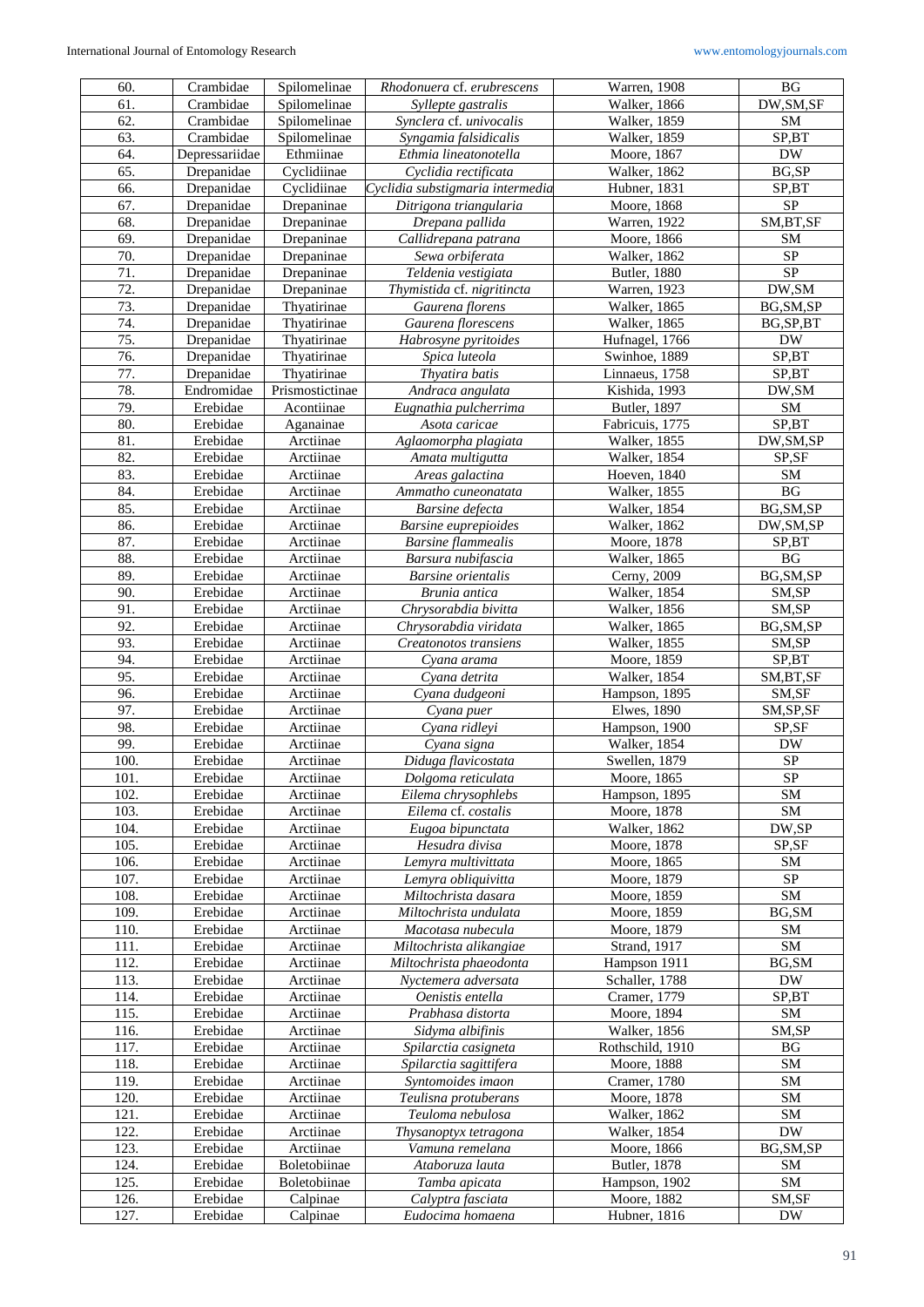| 128.              | Erebidae     | Calpinae         | Eudocima hypermnestra      | Cramer, 1780                 | <b>DW</b>              |
|-------------------|--------------|------------------|----------------------------|------------------------------|------------------------|
| 129.              | Erebidae     | Calpinae         | Eudocima phalonia          | Linnaeus, 1763               | <b>DW</b>              |
| 130.              | Erebidae     | Calpinae         | Eudocima salaminia         | Cramer, 1777                 | <b>DW</b>              |
| 131.              | Erebidae     | Calpinae         | Eudocima sp.               |                              | <b>DW</b>              |
| $\overline{1}32.$ | Erebidae     | Calpinae         | Phyllodes enydhovii        | Vollenhoven, 1858            | <b>DW</b>              |
|                   |              |                  |                            |                              |                        |
| 133.              | Erebidae     | Calpinae         | Rusicada leucolopha        | Prout, 1892                  | SM                     |
| 134.              | Erebidae     | Erebinae         | Ischyja inferna            | Swinhoe, 1902                | <b>DW</b>              |
| 135.              | Erebidae     | Erebinae         | Anisoneura aluco           | Fabricius, 1775              | <b>DW</b>              |
| 136.              | Erebidae     | Erebinae         | Bastilla amygdalis         | Moore, 1885                  | ${\rm SM}$             |
| 137.              | Erebidae     | Erebinae         | Chalciope mygdon           | Cramer, 1777                 | <b>DW</b>              |
| 138.              | Erebidae     | Erebinae         | Erebus glaucopis           | Walker, 1857                 | BG                     |
| 139.              | Erebidae     | Erebinae         | Erebus macrops             | Linnaeus, 1768               | BG                     |
| 140.              | Erebidae     | Erebinae         | Hypena laceratalis         | Walker, 1859                 | BG,SF                  |
|                   | Erebidae     | Erebinae         |                            |                              | <b>BG</b>              |
| 141.              |              |                  | Hypena longopennis         | <b>Walker</b> , 1866         |                        |
| 142.              | Erebidae     | Erebinae         | Mocis frugalis             | Fabricuis, 1775              | DW,SP,BT               |
| 143.              | Erebidae     | Erebinae         | Mocis undata               | Fabricius, 1775              | DW,SF                  |
| 144.              | Erebidae     | Erebinae         | Pindara illibata           | Fabricius, 1775              | <b>DW</b>              |
| 145.              | Erebidae     | Erebinae         | Spirama helicina           | Hubner, 1824                 | $\mathbf{D}\mathbf{W}$ |
| 146.              | Erebidae     | Erebinae         | Thyas coronate             | Fabricius, 1775              | <b>DW</b>              |
| 147.              | Erebidae     | Erebinae         | Thyas honesta              | Hubner, 1824                 | $\mathbf{D}\mathbf{W}$ |
| 148.              | Erebidae     | Herminiinae      | Herminia grisealis         | Denis & Schiffermuller, 1775 | DW, SM, SP             |
| 149.              | Erebidae     | Herminiinae      | Hydrillodes lentalis       | Guenee, 1854                 | BG, SM                 |
| 150.              |              | Herminiinae      |                            |                              | ${\rm SM}$             |
|                   | Erebidae     |                  | Simplicia niphona          | Butler, 1878                 |                        |
| 151.              | Erebidae     | Lymantriinae     | Arctornis submarginita     | <b>Walker</b> , 1855         | SP,BT                  |
| 152.              | Erebidae     | Lymantriinae     | Artaxa digramma            | Boisduval, 1844              | DW, SM, SP             |
| 153.              | Erebidae     | Lymantriinae     | Artaxa guttata             | Walker, 1855                 | $\mathbf{B}\mathbf{G}$ |
| 154.              | Erebidae     | Lymantriinae     | Artaxa inconcisa           | Walker, 1865                 | BG,DW,SM,SP            |
| 155.              | Erebidae     | Lymantriinae     | Calliteara complicata      | Walker, 1865                 | SP,BT                  |
| 156.              | Erebidae     | Lymantriinae     | Calliteara grotei          | Moore, 1859                  | DW,SP                  |
| 157.              | Erebidae     | Lymantriinae     | Euproctis bipartite        | Moore, 1879                  | DW,SP                  |
| 158.              | Erebidae     | Lymantriinae     | Euproctis dispersa         | Moore, 1879                  | SM,SF                  |
| 159.              | Erebidae     | Lymantriinae     | Euproctis magna            | Swinhoe, 1891                | $\mathbf{D}\mathbf{W}$ |
| 160.              | Erebidae     | Lymantriinae     | Euproctis plagiata         | Walker, 1855                 | DW, SM                 |
|                   |              |                  |                            |                              |                        |
| 161.              | Erebidae     | Lymantriinae     | Lymantria bivittata        | Moore, 1879                  | <b>DW</b>              |
| 162.              | Erebidae     | Lymantriinae     | Lymantria mathura          | Moore, 1866                  | <b>DW</b>              |
| 163.              | Erebidae     | Lymantriinae     | Nygmia plana               | Walker, 1865                 | <b>DW</b>              |
| 164.              | Erebidae     | Lymantriinae     | Euproctis varia            | Walker, 1855                 | SM                     |
| 165.              | Erebidae     | Lymantriinae     | Orgyia postica             | Walker, 1855                 | $\mathbf{D}\mathbf{W}$ |
| 166.              | Erebidae     | Lymantriinae     | Ramadra caligramma         | Walker, 1865                 | SP,BT                  |
| 167.              | Erebidae     | Lymantriinae     | Somena scintillans         | <b>Walker</b> , 1856         | ${\rm SM}$             |
| 168.              | Erebidae     | Lymantriinae     | Somena similis             | Moore, 1860                  | DW,SF                  |
| 169.              | Erebidae     | Pangraptinae     | Pangrapta pannosa          | Moore, 1882                  | $\overline{\text{SM}}$ |
| 170.              | Erebidae     | Scoliopteryginae | Anomis flava               | Fabricuis, 1775              | <b>SM</b>              |
|                   |              |                  |                            |                              |                        |
| 171.              | Erebidae     | Scoliopteryginae | Anomis fulvida             | Guenee, 1852                 | <b>DW</b>              |
| 172.              | Eupterotidae | Eupterotinae     | Eupterote geminata         | Walker, 1855                 | BG, SM                 |
| 173.              | Eupterotidae | Eupterotinae     | Palirisa lineosa           | Walker, 1855                 | SM                     |
| 174.              | Eupterotidae | Eupterotinae     | Pseudojana incandescens    | <b>Walker</b> , 1855         | ${\rm SM}$             |
| 175.              | Geometridae  | Desmobathrinae   | Ozola sinuicosta           | Prout, 1910                  | SM,SF                  |
| 176.              | Geometridae  | Ennominae        | Abraxas martaria           | Guenee, 1857                 | SP,BT                  |
| 177.              | Geometridae  | Ennominae        | Abraxas neomartaria        | Inoue, 1970                  | DW,SP,BT               |
| 178.              | Geometridae  | Ennominae        | Abraxas sublepid           | Inoue, 1995                  | SM,SF                  |
| 179.              | Geometridae  | Ennominae        | Achrosis incitata          | Walker, 1862                 | SM                     |
| 180.              | Geometridae  | Ennominae        | Alcis admissaria undularia | Wileman, 1911                | BG                     |
| 181.              | Geometridae  | Ennominae        | Alcis albifera             | Inoue, 1965                  | BG,SF                  |
|                   |              | Ennominae        |                            |                              |                        |
| 182.              | Geometridae  |                  | Alcis maculate             | Moore, 1867                  | BG,SM                  |
| 183.              | Geometridae  | Ennominae        | Alcis neoclarata           | Sato, 1993                   | SM,SF                  |
| 184.              | Geometridae  | Ennominae        | Anonychia grisea           | Butler, 1883                 | ${\rm SM}$             |
| 185.              | Geometridae  | Ennominae        | Antipercnia belluaria      | Guenee, 1858                 | <b>DW</b>              |
| 186.              | Geometridae  | Ennominae        | Arichanna interplagata     | Guenée, 1858                 | BG                     |
| 187.              | Geometridae  | Ennominae        | Arichanna transfasciata    | Warren, 1893                 | SM                     |
| 188.              | Geometridae  | Ennominae        | Arichanna tramesata        | Moore, 1867                  | SM,BT                  |
| 189.              | Geometridae  | Ennominae        | <b>Biston</b> regalis      | Moore, 1888                  | DW,SP,BT               |
| 190.              | Geometridae  | Ennominae        | Biston contectaria         | Walker, 1863                 | SM                     |
| 191.              | Geometridae  | Ennominae        | Callerinnys obliquilinea   | Moore, 1888                  | ${\rm SM}$             |
| 192.              |              |                  |                            |                              | <b>DW</b>              |
|                   | Geometridae  | Ennominae        | Celenna festivaria         | Fabricius, 1794              |                        |
| 193.              | Geometridae  | Ennominae        | Chiasmia xanthonora        | Walker, 1861                 | <b>DW</b>              |
| 194.              | Geometridae  | Ennominae        | Chorodna creataria         | Guenée, 1857                 | SM                     |
| 195.              | Geometridae  | Ennominae        | Chorodna erebusaria        | Walker, 1860                 | <b>DW</b>              |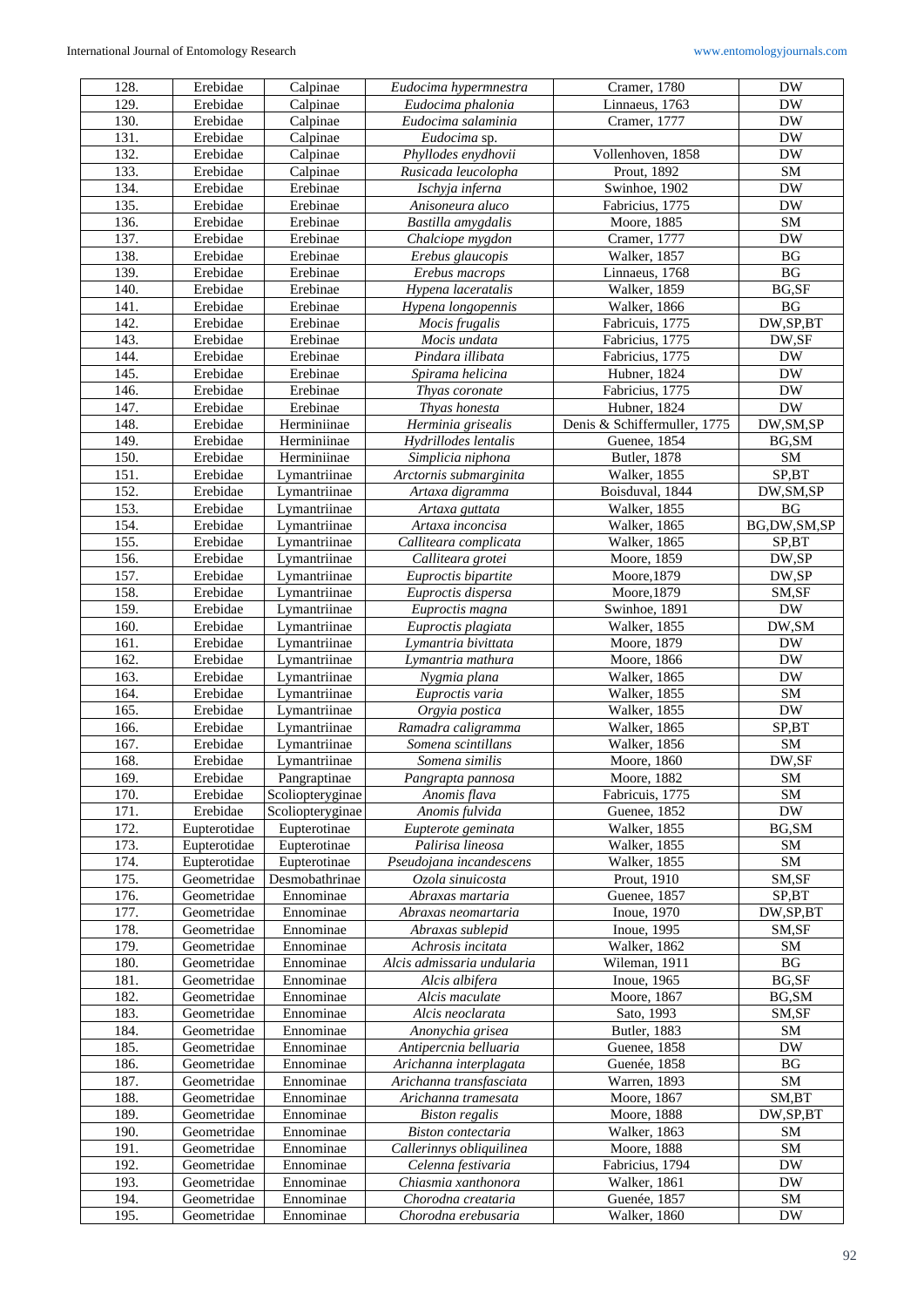| 196. | Geometridae | Ennominae              | Chorodna mauraria                   | Guenee, 1858           | $\mathbf{B}\mathbf{G}$ |
|------|-------------|------------------------|-------------------------------------|------------------------|------------------------|
| 197. | Geometridae | Ennominae              | $\overline{Ch}$ orodna metaphaearia | Walker, 1863           | SM,SF                  |
| 198. | Geometridae | Ennominae              | Chorodna pallidularia               | Moore, 1867            | <b>DW</b>              |
| 199. | Geometridae | Ennominae              | Cleora alienaria                    | Walker, 1860           | DW,SP,BT               |
| 200. | Geometridae | Ennominae              | Cleora contiguata                   | Moore, 1868            | $\mathbf{B}\mathbf{G}$ |
| 201. | Geometridae | Ennominae              | Cleora fraterna                     | Moore, 1888            | SP,BT                  |
| 202. | Geometridae | Ennominae              | Corymica deducta                    | Waker, 1866            | ${\rm SM}$             |
| 203. | Geometridae | Ennominae              | Corymica specularia                 | Moore, 1888            | SM,SF                  |
| 204. | Geometridae | Ennominae              | Dalima patularia                    | Walker, 1860           | ${\rm SM}$             |
| 205. | Geometridae | Ennominae              | Dalima schistacearia                | Moore, 1867            | ${\rm SM}$             |
| 206. | Geometridae | Ennominae              | Dalima truncataria                  | Moore, 1867            | SM                     |
| 207. | Geometridae | Ennominae              | Darisa firmilinea                   | Prout, 1962            | SM                     |
| 208. | Geometridae | Ennominae              | Ectropis bhurmitra                  | Walker, 1860           | ${\bf SM}$             |
| 209. | Geometridae | Ennominae              | Erebomorpha fulgurita               | Walker, 1860           | SM                     |
| 210. | Geometridae | Ennominae              | Fascellina plagiata                 | Walker 1866            | DW, SP, BT             |
| 211. | Geometridae | Ennominae              | Fascellina porphyreofusa            | Hampson, 1895          | <b>DW</b>              |
| 212. | Geometridae | Ennominae              |                                     | Walker, 1862           | ${\rm SM}$             |
| 213. |             | Ennominae              | Heterabraxas spontaneata            | Walker, 1862           | SM, SP, BT             |
|      | Geometridae |                        | Heterostegane subtessellata         |                        |                        |
| 214. | Geometridae | Ennominae<br>Ennominae | Heterostegane urbica                | Swinhoe, 1885          | SM                     |
| 215. | Geometridae |                        | Hypomecis cineracea                 | Moore, 1888            | <b>DW</b>              |
| 216. | Geometridae | Ennominae              | Hypomecis fulvosparsa               | Hampson, 1895          | ${\rm SM}$             |
| 217. | Geometridae | Ennominae              | Hypomecis transcissa                | Walker, 1860           | DW,SP                  |
| 218. | Geometridae | Ennominae              | Hyposidra aquilaria                 | Walker, 1862           | <b>SM</b>              |
| 219. | Geometridae | Ennominae              | Krananda oliveomarginata            | Swinhoe, 1894          | <b>DW</b>              |
| 220. | Geometridae | Ennominae              | Krananda semihyalina                | Moore, 1868            | DW,SP                  |
| 221. | Geometridae | Ennominae              | Luxiaria tephrosaria                | Moore, 1868            | SP,SF                  |
| 222. | Geometridae | Ennominae              | Medasina albidaria                  | Walker, 1866           | SM,SP                  |
| 223. | Geometridae | Ennominae              | Medasina pravalbidaria              | Inoue, 1978            | SP,BT                  |
| 224. | Geometridae | Ennominae              | Medasina quadrinotata               | Warren, 1893           | SM,SP                  |
| 225. | Geometridae | Ennominae              | Menophra serpentinaria              | Warren, 1896           | ${\rm SP}$             |
| 226. | Geometridae | Ennominae              | Menophra decorate                   | Moore, 1867            | $\mathbf{B}\mathbf{G}$ |
| 227. | Geometridae | Ennominae              | Metapercnia ductaria                | Waker, 1862            | ${\bf SM}$             |
| 228. | Geometridae | Ennominae              | Monocerotesa radiata                | Warren, 1897           | SP,BT                  |
| 229. | Geometridae | Ennominae              | Myrteta planaria                    | Walker, 1861           | $\mathbf{B}\mathbf{G}$ |
|      |             |                        |                                     |                        |                        |
| 230. | Geometridae | Ennominae              | Nothomiza costalis                  | Moore, 1868            | <b>SP</b>              |
| 231. | Geometridae | Ennominae              | Omiza herois                        | Prout, 1932            | SP,BT,SF               |
| 232. | Geometridae | Ennominae              | Orthocabera sericea                 | Butler, 1879           | ${\rm SM}$             |
| 233. | Geometridae | Ennominae              | Ourapteryx clara                    | <b>Butler</b> , 1880   | $\text{DW}, \text{SP}$ |
| 234. | Geometridae | Ennominae              | Ourapteryx picticaudata             | Walker, 1860           | BG,SP                  |
| 235. | Geometridae | Ennominae              | Ourapteryx primularis               | <b>Butler</b> , 1886   | BG,DW                  |
| 236. | Geometridae | Ennominae              | Paralcis pallidaria                 | Moore, 1888            | SM,SP                  |
| 237. | Geometridae | Ennominae              | Peratophyga grata totifasciata      | Jiang et al., 2012     | SM,SP                  |
| 238. | Geometridae | Ennominae              | Peratophyga hyalinata               | Kollar, 1844           | SM                     |
| 239. | Geometridae | Ennominae              | Percnia felinaria                   | Guenee, 1857           | SP,BT                  |
| 240. | Geometridae | Ennominae              | Percnia maculata                    | Moore, 1867            | SM                     |
| 241. | Geometridae | Ennominae              | Petelia medardaria                  | Herrich Schaffer, 1856 | SM,SP                  |
| 242. | Geometridae | Ennominae              | Plutodes costatus                   | <b>Butler</b> , 1886   | SM                     |
| 243. | Geometridae | Ennominae              | Plutodes lamisca                    | Swinhoe, 1894          | SM                     |
| 244. | Geometridae | Ennominae              | Pseudomiza cruentaria               | Moore, 1867            | SM,SP                  |
| 245. | Geometridae | Ennominae              | Psilalcis albibasis                 | Hampson, 1895          | SM                     |
| 246. | Geometridae | Ennominae              | Psilalcis bisinuata                 | Hampson, 1895          | SM,SP                  |
| 247. | Geometridae | Ennominae              | Psyra angulifera                    | Walker, 1860           | SM                     |
| 248. | Geometridae | Ennominae              | Sirinopteryx rufivincata            | Walker, 1862           | SM,SP                  |
| 249. | Geometridae | Ennominae              | Tanaoctenia haliara                 | Walker, 1861           | SM,SP                  |
| 250. | Geometridae | Ennominae              | Thinopteryx crocoptera              | Kollar, 1844           | SM,SP                  |
| 251. | Geometridae | Ennominae              | Thinopteryx nebulosa                | Butler, 1883           | DW                     |
| 252. | Geometridae | Ennominae              | Vindusara metachromata              | Walker, 1862           | SM                     |
| 253. | Geometridae | Ennominae              | Vindusara moorei                    | Thierry-Meig, 1899     | DW,SP,BT               |
| 254. | Geometridae | Ennominae              | Xandrames dholaria                  | Moore, 1868            | SP                     |
| 255. | Geometridae | Ennominae              | Xenoplia foraria                    | Guenee, 1857           | SM, SP, BT             |
| 256. | Geometridae | Geometrinae            | Agathia carissima                   | Butler, 1878           | <b>SM</b>              |
| 257. | Geometridae | Geometrinae            | Comibaena pictipennis               | <b>Butler</b> , 1880   | SM                     |
| 258. | Geometridae | Geometrinae            | Comostola laesaria                  | Walker, 1861           | <b>SM</b>              |
| 259. | Geometridae | Geometrinae            | Cosmostolodes albicantena           | Warren, 1895           | <b>SM</b>              |
| 260. | Geometridae | Geometrinae            | Dindicodes apicalis                 | Moore, 1888            | ${\rm SM}$             |
| 261. | Geometridae | Geometrinae            | Osteosema pastor                    | <b>Butler</b> , 1880   | BG,DW,SP               |
| 262. | Geometridae | Geometrinae            | Hemithea aquamarina                 | Hampson, 1895          | SP,BT                  |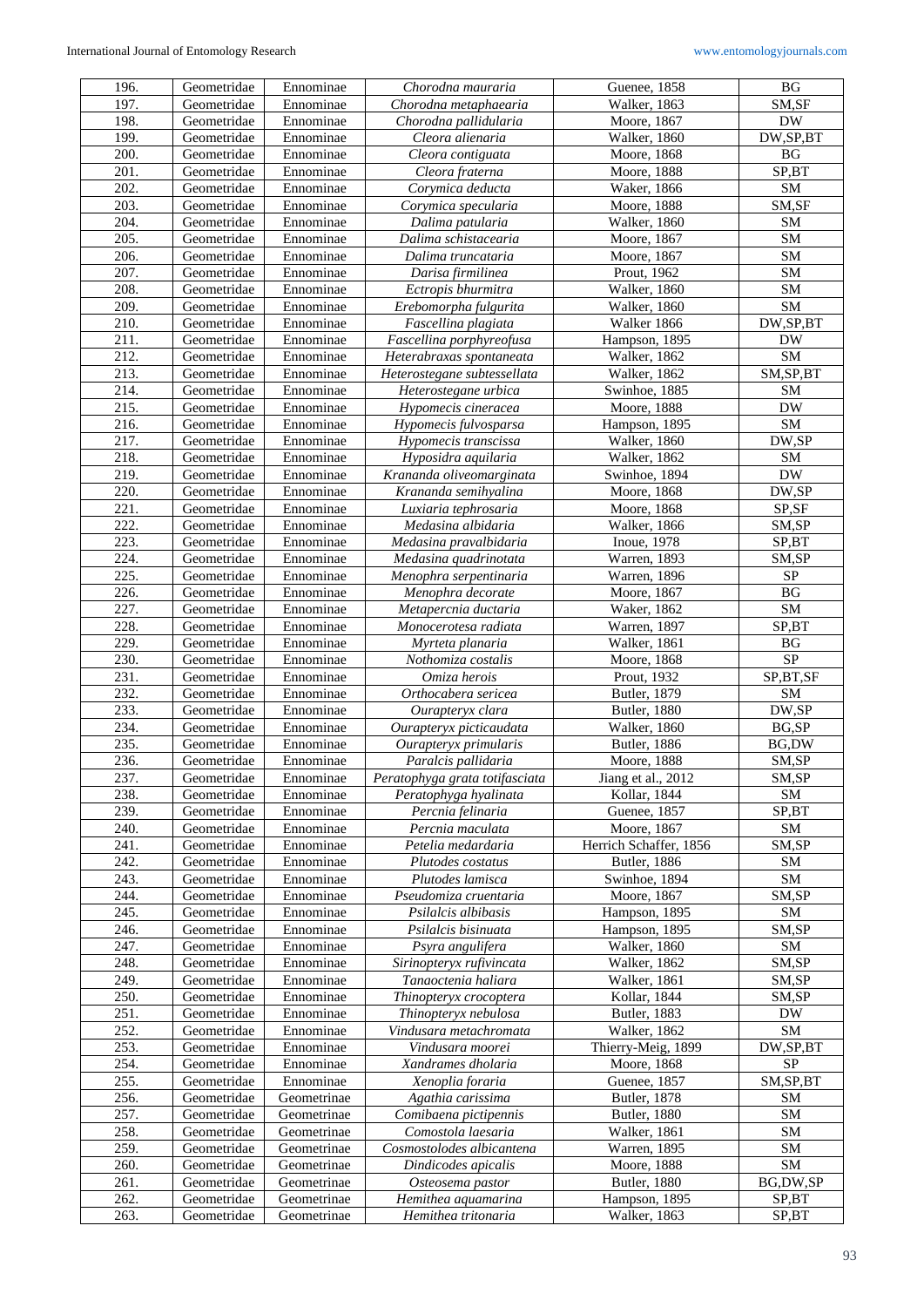| 264. | Geometridae    | Geometrinae    | Jodis ctila                  | Prout, 1926                  | SM                     |
|------|----------------|----------------|------------------------------|------------------------------|------------------------|
| 265. | Geometridae    | Geometrinae    | Jodis inumbrata              | Warren, 1896                 | BG,DW,SM               |
| 266. | Geometridae    | Geometrinae    | Lotaphora iridicolor         | <b>Butler</b> , 1880         | <b>SM</b>              |
| 267. | Geometridae    | Geometrinae    | Maxates thetydaria           | Guenee                       | BG, SM, SP             |
|      |                |                |                              |                              |                        |
| 268. | Geometridae    | Geometrinae    | Maxates veninotata           | Warren, 1894                 | SM, SP, SF             |
| 269. | Geometridae    | Geometrinae    | Mixochlora vittata           | Moore, 1867                  | SM                     |
| 270. | Geometridae    | Geometrinae    | Ornithospila avicularia      | Guenee, 1857                 | ${\rm SM}$             |
| 271. | Geometridae    | Geometrinae    | Pachyodes varicoloraria      | Moore, 1868                  | SM                     |
| 272. | Geometridae    | Geometrinae    | Pingasa chlora               | Stoll, 1782                  | <b>DW</b>              |
| 273. | Geometridae    | Geometrinae    | Pingasa pseudoterpnaria      | Guenee, 1858                 | ${\rm SM}$             |
|      |                |                |                              |                              |                        |
| 274. | Geometridae    | Geometrinae    | Pingasa rubicund             | Warren, 1894                 | DW,SP,BT               |
| 275. | Geometridae    | Geometrinae    | Pingasa ruginaria            | Guenee, 1857                 | DW,SP                  |
| 276. | Geometridae    | Geometrinae    | Tanaorhinus kina             | Swinhoe, 1893                | BG                     |
| 277. | Geometridae    | Geometrinae    | Tanaorhinus viridiluteatus   | Walker, 1861                 | DW, SM, SP             |
| 278. | Geometridae    | Geometrinae    | Thalassodes quadraria        | Guenee, 1857                 | SM, SP, BT             |
| 279. | Geometridae    | Larentiinae    | Acolutha pictaria            | Moore, 1888                  | <b>SM</b>              |
| 280. | Geometridae    | Larentiinae    | Docirava fulgurata           | Guenee, 1858                 | BG                     |
|      |                |                |                              |                              |                        |
| 281. | Geometridae    | Larentiinae    | Docirava pudicata            | Guenee, 1858                 | BG                     |
| 282. | Geometridae    | Larentiinae    | Ecliptopera mixtilineata     | Hampson, 1895                | SM                     |
| 283. | Geometridae    | Larentiinae    | Ecliptopera silaceata        | Denis & Schiffermuller, 1775 | $\mathbf{B}\mathbf{G}$ |
| 284. | Geometridae    | Larentiinae    | Ecliptopera triangulifera    | Moore, 1888                  | BG, SM, SP             |
| 285. | Geometridae    | Larentiinae    | Ecliptopera umbrosaria       | Motschulsky, 1861            | SM,SP                  |
| 286. | Geometridae    | Larentiinae    | Electrophaes fulgidaria      | Leech, 1897                  | $\mathbf{B}\mathbf{G}$ |
| 287. | Geometridae    | Larentiinae    | Eustroma hampsoni            |                              | BG                     |
|      |                |                |                              | Prout, 1958                  |                        |
| 288. | Geometridae    | Larentiinae    | Harutalcis atrostipata       | Walker, 1862                 | ${\rm SM}$             |
| 289. | Geometridae    | Larentiinae    | Hastina pluristrigata        | Moore, 1868                  | SP,SF                  |
| 290. | Geometridae    | Larentiinae    | Hastina subfalcaria          | Christoph, 1881              | SM, SP, SF             |
| 291. | Geometridae    | Larentiinae    | Hydrelia bicolorata          | Moore, 1868                  | SM,SP                  |
| 292. | Geometridae    | Larentiinae    | Hydrelia sericea             | <b>Butler</b> , 1880         | SM,SP                  |
| 293. | Geometridae    | Larentiinae    | Hysterura multifaria         | Swinhoe, 1889                | $\mathbf{B}\mathbf{G}$ |
|      |                |                |                              |                              |                        |
| 294. | Geometridae    | Larentiinae    | Macrohastina gemmifera       | Moore, 1868                  | SP,BT                  |
| 295. | Geometridae    | Larentiinae    | Melanthia catenaria mesozona | Prout, 1939                  | SM                     |
| 296. | Geometridae    | Larentiinae    | Naxidia punctata             | <b>Butler</b> , 1880         | SP,BT                  |
| 297. | Geometridae    | Larentiinae    | Palpoctenidia phoenicosoma   | Swinhoe, 1895                | SM,SP                  |
| 298. | Geometridae    | Larentiinae    | Perizoma maculata            | Moore, 1888                  | BG, SM                 |
| 299. | Geometridae    | Larentiinae    | Perizoma seriata             | Moore, 1888                  | SP,BT,SF               |
| 300. | Geometridae    | Larentiinae    | Physetobasis griseipennis    | Moore, 1888                  | <b>DW</b>              |
|      |                |                |                              |                              |                        |
| 301. | Geometridae    | Larentiinae    | Polynesia curtitibia         | Prout, 1922                  | SM,SP                  |
| 302. | Geometridae    | Larentiinae    | Sauris sp.                   |                              | ${\rm SM}$             |
| 303. | Geometridae    | Larentiinae    | Xanthorhoe saturata          | Guenee, 1857                 | ${\rm SM}$             |
| 304. | Geometridae    | Oenochrominae  | Sarcinodes carnearia         | Guenée, 1857                 | SM                     |
| 305. | Geometridae    | Sterrhinae     | Chrysocraspeda sanguinea     | Warren, 1896                 | SM                     |
| 306. | Geometridae    | Sterrhinae     | Discoglypha aureifloris      | Warren, 1896                 | SM,SP                  |
| 307. | Geometridae    | Sterrhinae     | Idaea costiguttata           | Warren 1896                  | SM,SP                  |
|      |                |                |                              |                              |                        |
| 308. | Geometridae    | Sterrhinae     | Idaea violacea               | Walker, 1861                 | DW,SP                  |
| 309. | Geometridae    | Sterrhinae     | Perixera absconditaria       | Walker, 1862                 | DW,SP                  |
| 310. | Geometridae    | Sterrhinae     | Scopula inductata            | Guenee, 1857                 | SM, SP, BT             |
| 311. | Geometridae    | Sterrhinae     | Synegiodes histrionaria      | Swinhoe, 1892                | BG, SM, SP             |
| 312. | Geometridae    | Sterrhinae     | Synegiodes hyriaria          | <b>Walker</b> , 1866         | BG,DW,SM,SP            |
| 313. | Geometridae    | Sterrhinae     | Synegiodes snguinaria        | Moore, 1868                  | BG, SM, SP             |
| 314. | Geometridae    | Sterrhinae     | Timandra correspondens       |                              |                        |
|      |                |                |                              | Hampson, 1895                | DW, SM, SP             |
| 315. | Gracillariidae | Gracillariinae | Calybites sp.                |                              | SM,SP                  |
| 316. | Lasiocampidae  | Lasiocampinae  | Euthrix sp.                  |                              | <b>DW</b>              |
| 317. | Lasiocampidae  | Lasiocampinae  | Gastropacha pardale          | Walker, 1855                 | <b>DW</b>              |
| 318. | Lasiocampidae  | Lasiocampinae  | Kunugia lineata              | Moore, 1879                  | ${\rm SM}$             |
| 319. | Lasiocampidae  | Lasiocampinae  | Metanastria aconyta          | Cramer 1777                  | DW                     |
| 320. | Lasiocampidae  | Lasiocampinae  | Paralebeda plagifera         | Walker, 1855                 | <b>DW</b>              |
|      |                |                |                              |                              |                        |
| 321. | Lasiocampidae  | Lasiocampinae  | Trabala ganesha              | Roepke, 1951                 | <b>DW</b>              |
| 322. | Lasiocampidae  | Lasiocampinae  | Trabala vishnou              | Lefebvre, 1827               | BG,DW,SM               |
| 323. | Limacodidae    | Limacodinae    | Birthamoides junctura        | Walker, 1865                 | <b>DW</b>              |
| 324. |                |                |                              |                              | SM                     |
|      | Limacodidae    | Limacodinae    | Caissa fasciatum             | Hampson, 1893                |                        |
|      |                |                |                              |                              |                        |
| 325. | Limacodidae    | Limacodinae    | Chalcoscelides castaneipars  | Moore, 1865                  | SM                     |
| 326. | Limacodidae    | Limacodinae    | Cheromettia apicata          | Moore, 1879                  | SP                     |
| 327. | Limacodidae    | Limacodinae    | Setora fletcheri             | Holloway, 1987               | SP,BT                  |
| 328. | Limacodidae    | Limacodinae    | Squamosa ocellata            | Moore, 1879                  | SM                     |
| 329. | Noctuidae      | Acronictinae   | Diphtherocome discibrunnea   | Moore, 1867                  | SM,SP                  |
| 330. | Noctuidae      | Acronictinae   | Diphtherocome pallida        | Moore, 1867                  | BG,SP                  |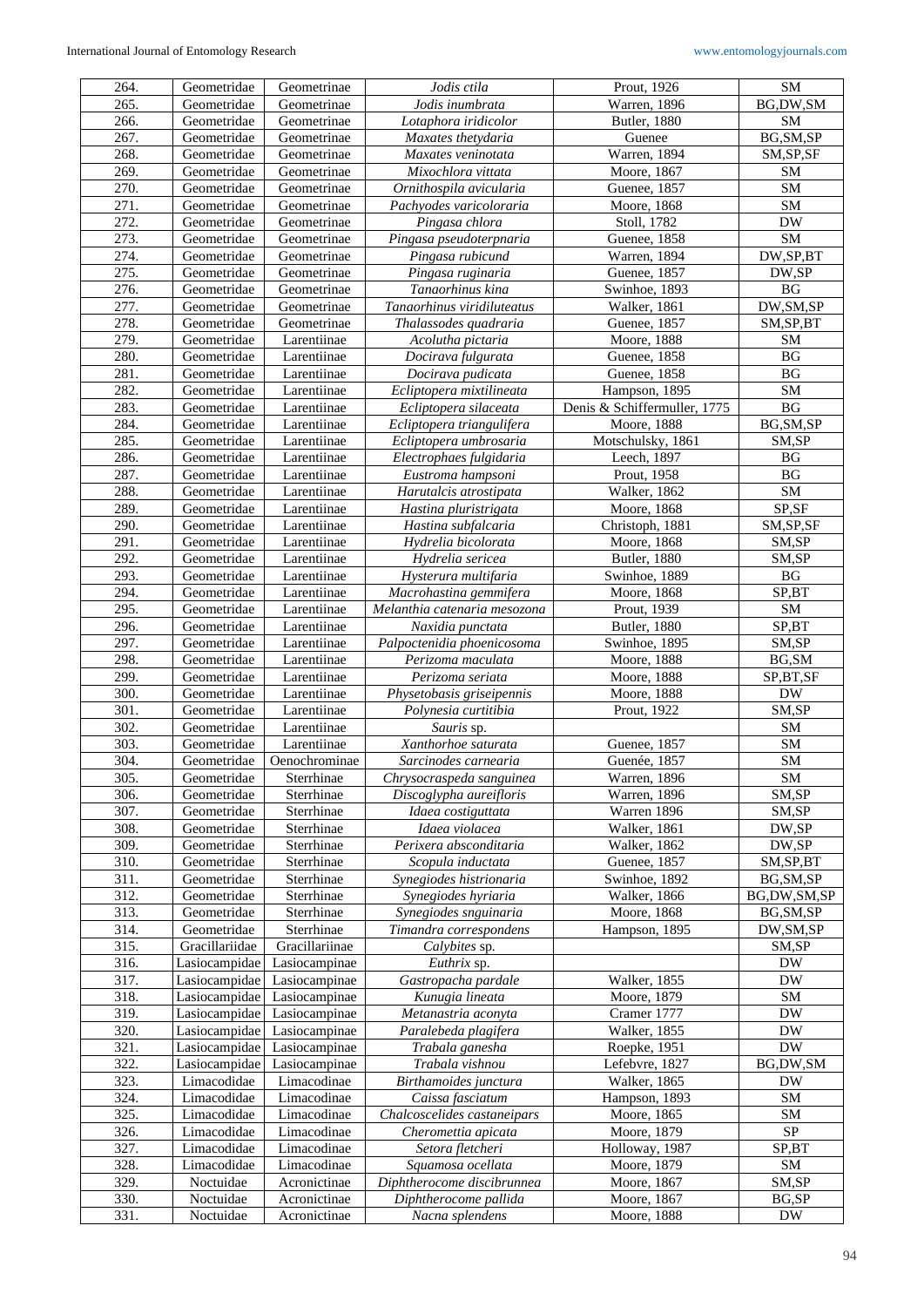| 332.         | Noctuidae                | Agaristinae                      | Sarbanissa bala                     | Moore, 1865                  | <b>SM</b>               |
|--------------|--------------------------|----------------------------------|-------------------------------------|------------------------------|-------------------------|
| 333.         | Noctuidae                | Condicinae                       | Condica leucospila                  | Walker, 1857                 | SM                      |
| 334.         | Noctuidae                | $\overline{\text{C}}$ uculliinae | Sydiva nigrogrisea                  | Moore, 1882                  | <b>BG</b>               |
| 335.         | Noctuidae                | Eriopinae                        | Callopistria maillardi              | Guenee, 1862                 | DW, SM                  |
| 336.         | Noctuidae                | Eriopinae                        | Callopistria repleta                | Walker, 1858                 | DW, SM                  |
| 337.         | Noctuidae                | Heliothinae                      | Helicoverpa armigera                | Hubner, 1808                 | ${\rm SM}$              |
| 338.         | Noctuidae                | Noctuinae                        | Anaplectoides virens                | Boursin, 1955                | BG                      |
| 339.         | Noctuidae                | Noctuinae                        | Conservula indica                   | Moore, 1867                  | SP,BT                   |
| 340.         | Noctuidae                | Noctuinae                        | Hermonassa phenax                   | Boursin, 1968                | SM                      |
|              |                          | Noctuinae                        |                                     |                              | ${\bf SM}$              |
| 341.         | Noctuidae                |                                  | Mythimna intertexta                 | Chang, 1991                  |                         |
| 342.         | Noctuidae                | Noctuinae                        | Mythimna seperata                   | Walker, 1865                 | BG, SM                  |
| 343.         | Noctuidae                | Noctuinae                        | Ochropleura triangularis.           | Moore, 1867                  | SM, SP, SF              |
| 344.         | Noctuidae                | Noctuinae                        | Spodoptera litura                   | Fabricius, 1775              | SM,SP                   |
| 345.         | Noctuidae                | Noctuinae                        | Trachea auriplena                   | Walker, 1857                 | SP,BT                   |
| 346.         | Noctuidae                | Noctuinae                        | Xestia renalis                      | Moore, 1881                  | SM,SF                   |
| 347.         | Noctuidae                | Pantheinae                       | Tambana albiplaga                   | Warren, 1912                 | SM,SP                   |
| 348.         | Noctuidae                | Plusiinae                        | Ctenoplusia agnata                  | Staudinger, 1892             | SM, SP, SF              |
| 349.         | Noctuidae                | Plusiinae                        | Ctenoplusia tarassota               | Hampson, 1913                | SM,SP                   |
| 350.         | Noctuidae                | Plusiinae                        | Thysanoplusia orichalcea            | Fabricius, 1775              | ${\rm SM}$              |
| 351.         | Nolidae                  | Chloephorinae                    | Siglophora sanguinolenta            | Moore, 1888                  | $\mathbf{D}\mathbf{W}$  |
| 352.         | Nolidae                  | Chloephorinae                    | Tyana pustulifera                   | Walker, 1866                 | ${\bf SM}$              |
| 353.         | Nolidae                  | Eligminae                        | Iscadia pulchra                     | Butler, 1886                 | DW,BT                   |
| 354.         | Nolidae                  | Nolinae                          | Blenina quinaria                    | Moore, 1882                  | DW, SM, SP              |
| 355.         | Nolidae                  | Nolinae                          | Carea nitida                        | Hampson, 1894                | ${\rm SM}$              |
| 356.         | Nolidae                  | Nolinae                          | Meganola denticulata                | Moore, 1888                  | SM                      |
| 357.         | Notodontidae             | Notodontinae                     |                                     | Moore, 1879                  | DW, SP,SF               |
| 358.         |                          |                                  | Acmeshachia albifascia              |                              |                         |
|              | Notodontidae             | Notodontinae                     | Chadisra bipars                     | Walker, 1865                 | DW,BT                   |
| 359.         | Notodontidae             | Notodontinae                     | Neocerura liturata                  | Walker, 1855                 | ${\rm DW}$              |
| 360.         | Notodontidae             | Cerurinae                        | Syntypistis comatus                 | Leech, 1898                  | DW,SP,SF                |
| 361.         | Notodontidae             | Cerurinae                        | Syntypistis pallidifascia           | Hampson, 1892                | <b>DW</b>               |
| 362.         | Notodontidae             | Pygaerinae                       | Clostera anachoreta                 | Denis & Schiffermüller, 1775 | <b>DW</b>               |
| 363.         | Notodontidae             | Pygaerinae                       | Clostera pallida                    | Walker, 1855                 | SP,BT                   |
| 364.         | Notodontidae             | Pygaerinae                       | Spatalia sikkima                    | Moore, 1879                  | SP,BT                   |
| 365.         | Notodontidae             | Stauropinae                      | Harpyia longipennis                 | Walker, 1855                 | DW,SF                   |
|              |                          |                                  |                                     |                              |                         |
| 366.         | Notodontidae             | Thaumetopoeinae                  | Gazalina apsara                     | Moore, 1859                  | SM                      |
| 367.         | Notodontidae             | Thaumetopoeinae                  | Gazalina chrysolopha                | Kollar, 1844                 | BG, SM, SP, BT          |
| 368.         | Notodontidae             | Thaumetopoeinae                  | Gazalina transversa                 | Moore, 1879                  | SM                      |
| 369.         | Oecophoridae             | Oecophorinae                     | Hofmannophila pseudospretila        | Stainton, 1849               | SM                      |
| 370.         | Oecophoridae             | Oecophorinae                     |                                     |                              | SM,SP                   |
| 371.         | Plutellidae              |                                  | Promalactis sp.                     |                              |                         |
|              |                          |                                  | Plutella sp.                        |                              | DW, SM, SP              |
| 372.         | Pyralidae                | Epipaschiinae                    | Lista ficki                         | Christoph, 1881              | SM,SP                   |
| 373.         | Pyralidae                | Epipaschinae                     | Teliphasa nubilosa                  | Moore, 1888                  | SM, SP                  |
| 374.         | Pyralidae                | Pyralinae                        | Arippara indicator                  | Walker, 1863                 | $\overline{SM, SP, BT}$ |
| 375.         | Pyralidae                | Pyralinae                        | Endotricha flammealis               | Denis & Schiffermuller, 1775 | SP,BT                   |
| 376.         | Pyralidae                | Pyralinae                        | Endotricha mesenterialis            | <b>Walker</b> , 1859         | SM, SP, BT, SF          |
| 377.         | Pyralidae                | Pyralinae                        | Endotricha ruminalis                | <b>Walker</b> , 1859         | SM,SP                   |
| 378.         | Pyralidae                | Pyralinae                        | Orybina flaviplaga                  | Walker 1863                  | ${\rm SP}$              |
| 379.         | Pyralidae                | Pyralinae                        | Orybina plangonalis                 | Walker, 1859                 | SM,SP                   |
| 380.         | Saturniidae              | Saturniinae                      | Anthereae mylitta                   | Drury, 1773                  | SM,SF                   |
| 381.         | Saturniidae              | Saturniinae                      | Anthereae roylei                    | Moore, 1858                  | <b>DW</b>               |
| 382.         | Saturniidae              | Saturniinae                      | Caligula grotei                     | Moore 1858                   | SP,SF                   |
| 383.         | Saturniidae              | Saturniinae                      | Caligula zuleika                    | Hope, 1843                   | SM                      |
| 384.         | Saturniidae              | Saturniinae                      | Loepa miranda                       | Moore, 1865                  | SP,SF                   |
| 385.         | Saturniidae              | Saturniinae                      | Loepa sikkima                       | Moore, 1865                  | SP,SF                   |
| 386.         | Sphingidae               | Macroglossinae                   | Hippotion boerhaviae                | Fabricius, 1775              | <b>DW</b>               |
| 387.         | Sphingidae               | Macroglossinae                   | Acosmeryx shervillii                | Boisduval, 1875              | DW,SF                   |
| 388.         | Sphingidae               | Macroglossinae                   | Daphnis nerii                       | Linnaeus, 1758               | SP,BT                   |
| 389.         | Sphingidae               | Macroglossinae                   | Macroglossum bombylans              | Boisduval, 1875              | SM                      |
| 390.         | Sphingidae               | Macroglossinae                   | Macroglossum corythus               | <b>Walker</b> , 1856         | SM                      |
| 391.         | Sphingidae               | Macroglossinae                   | Theretra clotho                     | Drury, 1773                  | DW,SF                   |
| 392.         | Sphingidae               | Macroglossinae                   | Theretra nessus                     | Drury, 1773                  | DW,SF                   |
| 393.         | Sphingidae               | Macroglossinae                   | Cechetra scotii                     | Rothschild, 1920             |                         |
|              |                          |                                  |                                     |                              | DW, SP                  |
| 394.         | Sphingidae               | Sphinginae                       | Acherontia lachesis                 | Fabricius, 1798              | SM                      |
| 395.         | Sphingidae               | Sphinginae                       | Agrius convulvuli                   | Linnaeus, 1758               | DW,SF                   |
| 396.         | Stathmopodidae           |                                  | Stathmopoda sp.                     |                              | SM,SP                   |
| 397.         | Thyrididae               | Siculodinae                      | Calindoea fasciata                  | Moore, 1888                  | SM,SP                   |
| 398.<br>399. | Thyrididae<br>Thyrididae | Siculodinae<br>Siculodinae       | Hypolamprus striatalis<br>Opula sp. | Swinhoe, 1886                | SM,SP<br>SM, SP, SF     |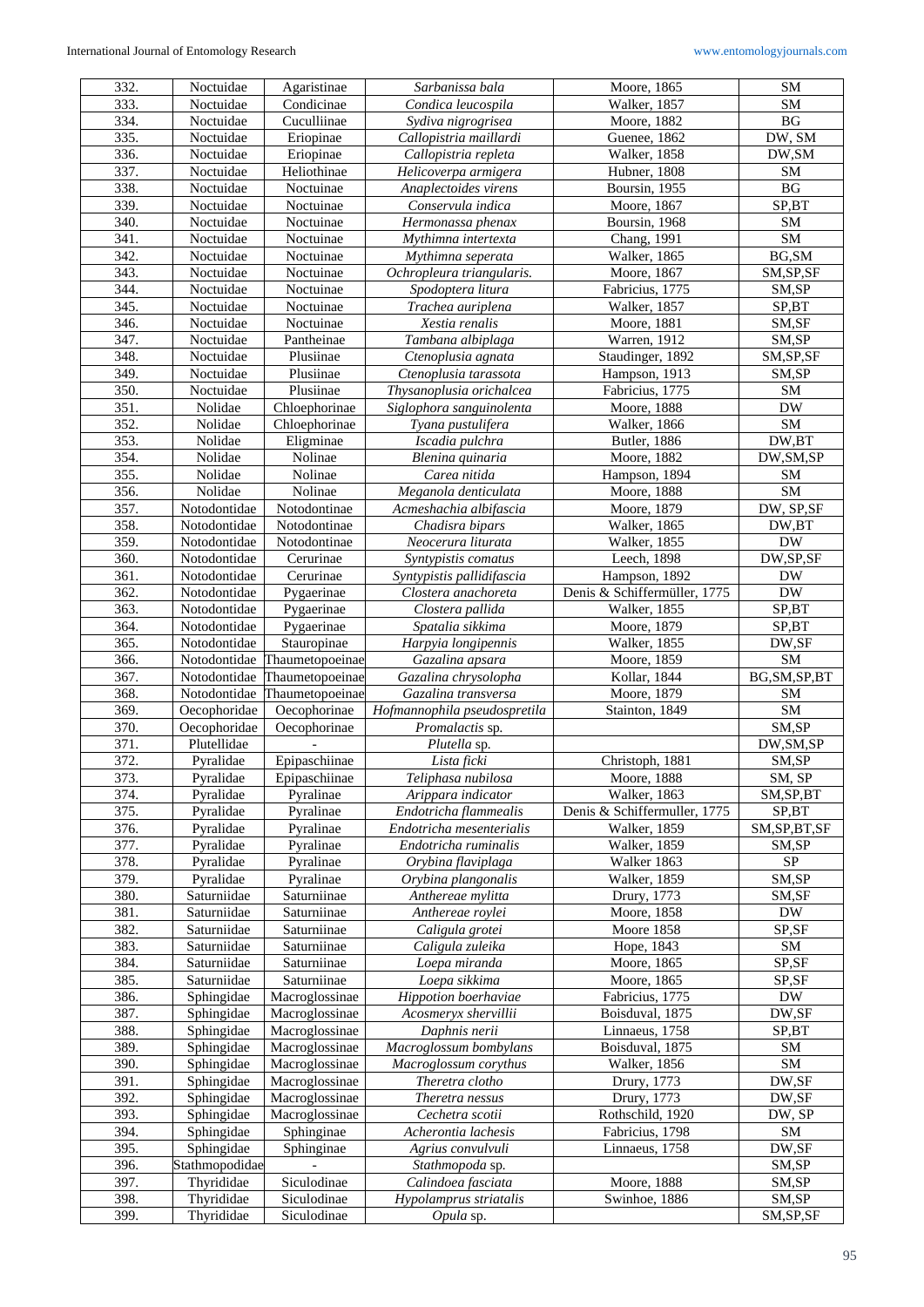| 400. | Thyrididae | Striglininae | Striglina duplicifimbria | Warren, 1896 | <b>SM</b>  |
|------|------------|--------------|--------------------------|--------------|------------|
| 401. | Thvrididae | Striglininae | Striglina scitaria       | Walker, 1862 | DW         |
| 402. | Uraniidae  | Epipleminae  | Dysacthria quadricaudata | Walker, 1861 | DW         |
| 403. | Uraniidae  | Epipleminae  | Epiplema bicaudata       | Moore, 1867  | <b>BG</b>  |
| 404. | Uraniidae  | Epipleminae  | Epiplema reticulata      | Moore, 1888  | SM, SP, BT |
| 405. | Uraniidae  | Epipleminae  | <i>Phazaca</i> sp.       |              | <b>SM</b>  |
| 406. | Zygaenidae | Chalcosiinae | Pidorus gemina           | Walker, 1854 | SP.BT      |
| 407. | Zygaenidae | Chalcosiinae | Soritia pulchella        | Kollar, 1844 | <b>SP</b>  |

**Notes:** (1) Survey sites: St. Mary's Hill (SM), Bagora (BG), Dowhill (DW), 3rd -mile Senchal Forest (SF), Batasia (BT), Shanti Parbat (SP).

(2) Genus level identifications are represented as sp. Provisional identifications as cf. or near, the former for close matches and the latter for poor matches.



**Fig 1:** Map showing study sites and surrounding areas with elevation gradient.

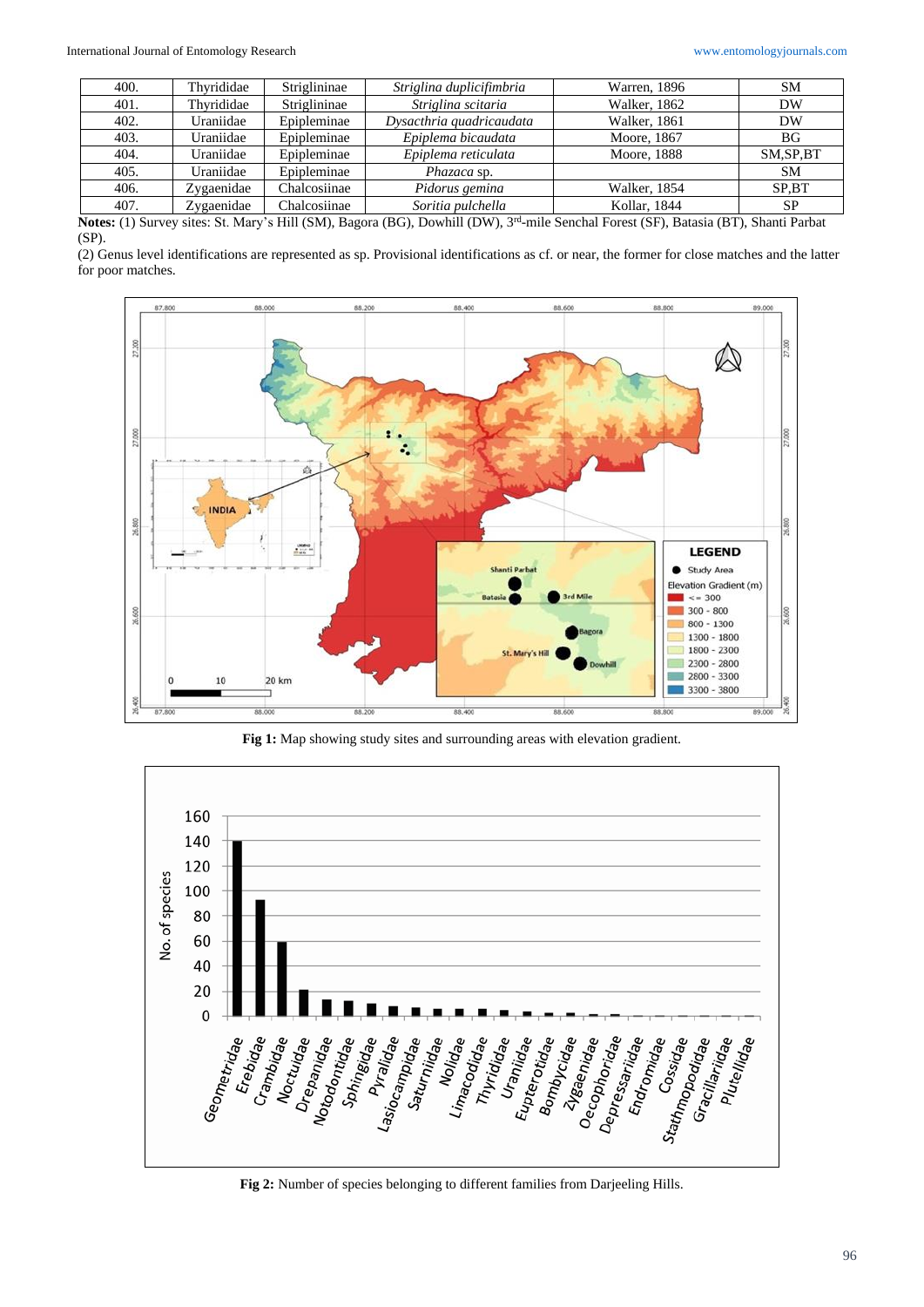

**Images 1-20:** *Chadisra bipars, Syntypistis comatus, Clostera anachoreta*, *Barsine euprepioides, Cyana ridleyi, Teuloma nebulosa*, *Abraxas sublepida, Alcis admissaria, Arichanna interplagata, Celenna festivaria, Dalima truncataria, Erebomorpha fulgurita, Eustroma hampsoni, Hastina pluristrigata, Heterostegane subtessellata, Krananda oliveomarginata, Pingasa rubicunda, Plutodes lamisca, Vindusara moorei*, *Omiza herois*

#### **Results and Discussion**

The present study recorded 407 species of moths belonging to 293 genera, 62 subfamilies, and 24 families. Out of these 407 moth specimens, 398 have been identified up to the species level while the rest 9 have been identified till the genus level. From this study, it was noted that family Geometridae had the highest dominance with 34.39% of the total species that was followed by Erebidae and Crambidae with 22.85% and 14.49% of the total species respectively. The next predominant family was Noctuidae with 22 species. The rest of the families accounted for 22.86% of the total species (Fig. 2). Similar species composition has also been reported from other parts of India by (Sondhi & Sondhi 2016) [39], (Sambath & Kailash 2013) [28], (Mishra *et al.* 2016)<sup>[25]</sup>, and (Ghosh 2003)<sup>[7]</sup>.

The family Geometridae is one of the largest families of the order Lepidoptera and is represented by Geometrinae, Ennominae, Larentiinae and Sterrhinae. The increase in distribution of the members of moths under subfamily Larentiinae and Ennominae is related to elevational gradient (Ghosh 2003)<sup>[7]</sup>, (Brehm & Fiedler 2003)<sup>[3]</sup>. However, in the present study, the subfamily Ennominae outnumbers the members of other subfamilies and families. Comparative rich species compositions in all the study areas were seen during the months of August and October. This may be due to the ambient temperature or due to synchrony of the life cycle with the host plant phenology which have full foliage during pre and post monsoon (Russel & Louda 2004)<sup>[27]</sup>. The high species richness within a small study area may be

due to the vegetation which composed of both agro and forest ecosystem types which may have provided an ideal habitat to complete the life cycle. It was found that species from the family Bombycidae were observed only from the study sites of Kurseong subdivision (Bagora and St. Mary's Hill). Whereas *Chadisra bipars, Syntypistis comatus* and *Clostera anachoreta* from family Notodontidae, *Barsine euprepioides, Cyana ridleyi* and *Teuloma nebulosa* from family Erebidae, *Abraxas sublepida, Alcis admissaria, Arichanna interplagata, Celenna festivaria, Dalima truncataria, Erebomorpha fulgurita, Eustroma hampsoni, Hastina pluristrigata, Heterostegane subtessellata, Krananda oliveomarginata, Pingasa rubicunda, Plutodes lamisca, Vindusara moorei* and *Omiza herois* from family Geometridae were first time report for the state of West Bengal. (Image1-20).

This checklist does not aim in providing comprehensive data, however; it aims to provide an insight into the moth diversity of Darjeeling and its surrounding areas which may act as a baseline for more detailed and comprehensive studies of the moths of this region.

#### **References**

- 1. Beccaloni G, Scoble M, Kitching I, Simonsen T, Robinson G, Pitkin B *et al*. LepIndex - The Global Lepidoptera Names Index: An online website published by the Natural History Museum, London, 2003.
- 2. Bell TRD, Scott FB. *The Fauna of British India, including Ceylon and Burma, Moths. Sphingidae*,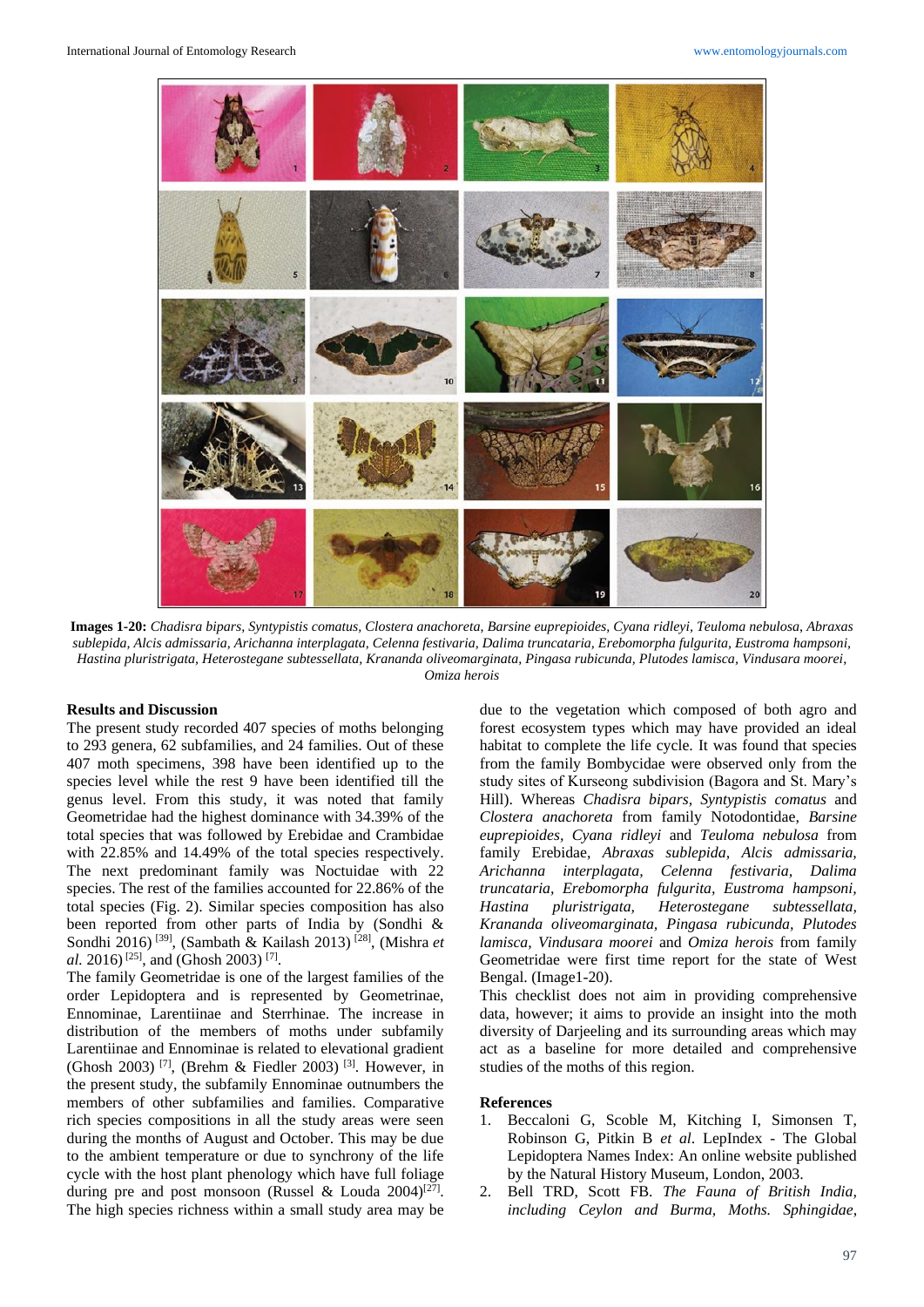Taylor & Francis Ltd., London, 1937, 537.

- 3. Brehm G, Konrad F. "Faunal Composition of Geometrid Moths Changes with Altitude in an Andean Montane Rain Forest." *Journal of Biogeography*, vol. 30, no. 3, 2003, 431-440.
- 4. Chandra K, Nema DK. *Fauna of Madhya Pradesh (including Chhattisgarh) part-I, State Fauna Series-15*. Zoological Survey of India, 2007, 347.
- 5. Chandra K, Mazumder A, Sanyal AK, Ash A, Bandyopadhyay U, Mallick K *et al*. Catalogue of Indian Notodontidae Stephens, 1829 (Lepidoptera: Noctuoidea). *Zootaxa,*2018:4505(1):1-84.
- 6. Ghosh SK, Chaudhury M. Insecta: Lepidoptera: Arctiidae. *Fauna of West Bengal*, Series-*3*, Zoological Survey of India*,* 1997, 247pp.
- 7. Ghosh SK. Insecta: Lepidoptera: Heterocera: Geometridae *State Fauna Series*-*9*, Fauna of Sikkim (Part -4). Zoological Survey of India*,* 2003, 217-342.
- 8. Gielis C, Wangdi K. *A Field Guide to the Common Moths of Bhutan*. National Biodiversity Centre (NBC), Thimphu, Bhutan, 2017, 100.
- 9. Hampson GF. *The Fauna of British India, including Ceylon and Burma*, Moths. Vol 1, Saturniidae to Hypsiade, Taylor & Francis, London, 1892, 527.
- 10. Hampson GF. *The Fauna of British India, including Ceylon and Burma*, Moths. Vol 2 Arctiidae, Agrostidae, Noctuidae, Taylor & Francis, London, 1894, 609.
- 11. Hampson GF. *The Fauna of British India, including Ceylon and Burma*, Moths. Vol 3 Noctuidae (cont.) to Geometridae, Taylor & Francis, London, 1895, 546.
- 12. Hampson GF. *The Fauna of British India, including Ceylon and Burma*, Moths. Vol 4 Pyralidae, Taylor & Francis, London, 1896, 594.
- 13. Haruta T (Eds.). *Moths of Nepal Part 1, Tinea 13 (Supplement 2).* Japan Heterocerists' Society, Tokyo, 1992, 122.
- 14. Haruta T (Eds.). *Moths of Nepal Part 2, Tinea 13 (Supplement 3).* Japan Heterocerists' Society, Tokyo, 1993, 160.
- 15. Haruta T (Eds.). *Moths of Nepal Part 3, Tinea 14 (Supplement 1).* Japan Heterocerists' Society, Tokyo, 1994, 171.
- 16. Haruta T (Eds.). *Moths of Nepal Part 4, Tinea 14 (Supplement 2).* Japan Heterocerists' Society, Tokyo, 1995, 206.
- 17. Haruta T (Eds.). *Moths of Nepal Part 5, Tinea 15(Supplement 1).* Japan Heterocerists' Society, Tokyo, 1998, 330.
- 18. Haruta T (Eds.). *Moths of Nepal Part 6, Tinea 16 (Supplement 1).* Japan Heterocerists' Society, Tokyo, 2000, 163.
- 19. Irungbam JS, Chib MS, Wangdi K. Taxonomic review of the superfamily Pyraloidea in Bhutan (Lepidoptera). *Journal of Asia-Pacific Biodiversity,*2016:9(3):355-382.
- 20. Irungbam JS, Chib MS, Solovyev AV. Moths of the family Limacodidae Duponchel, 1845 (Lepidoptera: Zygaenoidea) from Bhutan with six new generic and 12 new species records. *Journal of Threatened Taxa,*2017:9(2):9795-9813.
- 21. Jiang N, Xue D, Han H. A review of Peratophyga Warren, 1894 in China, with descriptions of two new species (Lepidoptera: Geometridae, Ennominae). *Zootaxa,*2012:3478(1):403-415.
- 22. Kirti JS, Singh N. *Arctiid moths of India*. Vol 1 Nature Books India. New Delhi, India, 2015, 205.
- 23. Kirti JS, Chandra K, Saxena A, Singh A, Geometrid moths of India, Nature Books India. New Delhi, India, 2019, 296.
- 24. Kononenko VS, Pinratana A. *Moths of Thailand, Volume 3: Noctuoidea.* Brothers of St. Gabriel in Thailand, 2013, 605.
- 25. Mishra SB, Kencharaddi RN, Devagiri GM, Khaple AK. Moths diversity of Kodagu district in Central Western Ghats of Karnataka, India. *Indian Journal of Ecology,*2016:43(2):713-718.
- 26. Nieukerken EJV, Kaila L, Kitching IJ, Kristensen NP, Lees DC, Minet J *et al*. *Order Lepidoptera Linnaeus, 1758.* In: Zhang ZQ (Ed.). Animal Biodiversity: An Outline of Higher-level Classification and Survey of Taxonomic Richness*. Zootaxa,*2011:3148:212-221.
- 27. Russel FL, Louda SM. Phenological synchrony affects interaction strength of an exotic weevil with Plaste thistle, a native host plant. *Oecologia,*2004:139:525- 534.
- 28. Sambath S, Kailash C. Moth diversity of Chhattisgarh State, India. *Indian Forester,*2013:139(7):626-632.
- 29. Sanyal AK, Uniyal VP, Chandra K, Bhardwaj M. Diversity, distribution pattern, and seasonal variation in moth assemblages along altitudinal gradient in Gangotri landscape area, Western Himalaya, Uttarakhand, India. *Journal of threatened Taxa,*2013:5(2):3646- 3653.
- 30. Sanyal AK, Mallick K, Khan S, Bandyopadhyay U, Mazumdar A, Bhattacharyya K, Chandra K. Insecta: Lepidoptera (Moths). *Faunal Diversity of Indian Himalaya,* 2018, 651-726.
- 31. Schintlmeister A, Pinratana A. *Moths of Thailand, Volume 5: Notodontidae.* Brothers of St. Gabriel in Thailand, 2007, 332.
- 32. Sekhon CK. Faunistic Records of Noctuid Moths (Lepidoptera: Noctuoidea) from Chamba District of Himachal Pradesh. *International Journal of Multidisciplinary Research and Development,*2015:2(3):65-67.
- 33. Shah S, Mitra B. Moth (Insecta: Lepidoptera) Fauna and their Insect Predators Associated with the Tea Gardens and the surrounding Natural Ecosystem Environs in Northern West Bengal, India. *The Journal of Zoology Studies,*2015:2(6):01-05
- 34. Shah S, Das A, Dutta R, Mitra B. A Current List of the Moths (Lepidoptera) of West Bengal. *Bionotes,*2018:20(1):24-91.
- 35. Shubhalaxmi V. *Birding Field Guide to Indian Moths*: Birding Publishers, Navi Mumbai, India, 2018, 460.
- 36. Singh N, Ahmad J, Joshi R. Diversity of moths (Lepidoptera) with new faunistic records from North East Jharkhand, India. *Records of the Zoological Survey of India,*2017a:117(4):326-340.
- 37. Singh N, Ahmad J, Joshi R. An inventory of moths (Lepidoptera) from Topchanchi wildlife sanctuary, Jharkhand. *Journal Entomological and Zoological Studies,*2017b:5(4):1456-1466.
- 38. Singh N, Kirti JS, Datta HS, Joshi R, Volynkin AV. A review of the genus Dolgoma Moore from India, with notes on the genus taxonomy and descriptions of a new genus, four new species and a new subspecies (Lepidoptera, Erebidae, Arctiinae,